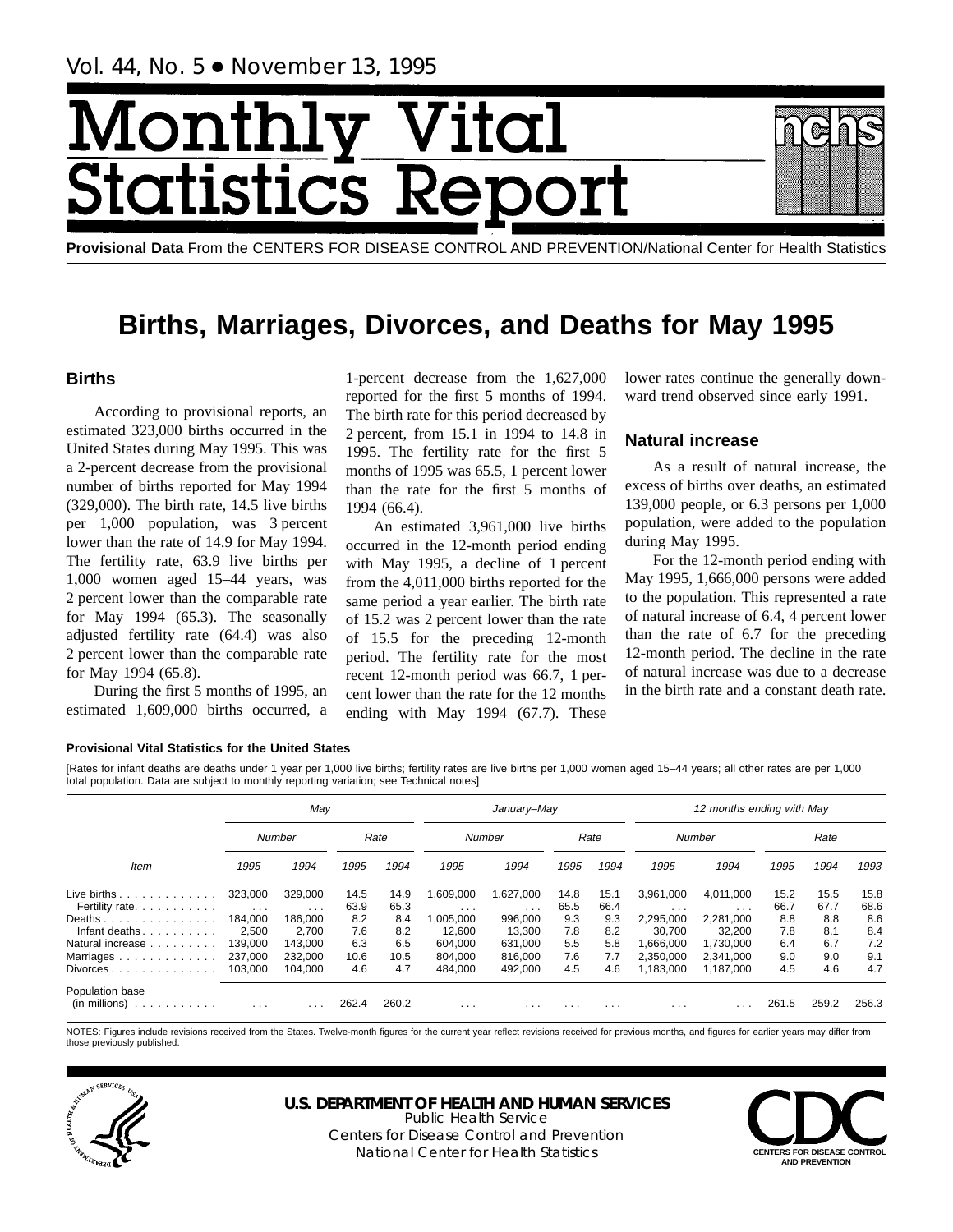## **Marriages**

The estimated number of marriages performed in May 1995 was 237,000, a 2-percent increase compared with the number for May 1994 (232,000). The marriage rate per 1,000 population for May was 1 percent higher in 1995 (10.6) than in 1994 (10.5).

Despite the increase for May, the cumulative number and rate of marriages for January–May 1995 were each 1 percent lower than the number and rate for the same period a year earlier. The number of marriages for this period dropped from 816,000 in 1994 to 804,000 in 1995 while the marriage rate declined from 7.7 to 7.6.

The number and rate of marriages for the 12-month period ending with May 1995 were virtually unchanged from the same period a year earlier. The number of marriages for the period ending with May 1995 (2,350,000) was less than 1 percent higher than the number for the period ending with May 1994 (2,341,000) while the marriage rate was 9.0 for both years.

### **Divorces**

Divorces granted in May 1995 numbered 103,000, 1 percent fewer than the number granted in May a year earlier (104,000). The divorce rate per 1,000 population for May was 2 percent lower in 1995 (4.6) than in 1994 (4.7).

The number and rate of divorces for the first 5 months of 1995 were 2 percent lower than the comparable figures for 1994. The cumulative number of divorces for January–May dropped from 492,000 in 1994 to 484,000 in 1995 while the divorce rate declined from 4.6 to 4.5.

The number of divorces granted during the 12 months ending with May 1995 (1,183,000) was slightly lower than the number for the same period a year earlier (1,187,000). The divorce rate for the current 12-month period (4.5) was 2 percent lower than the rate for the period ending with May 1994 (4.6).

## **Deaths**

For May 1995 an estimated 184,000 deaths occurred in the United States. The death rate was 8.2 deaths per 1,000 population, 2 percent lower than the rate of 8.4 for May a year earlier. Among the



**Provisional birth rates per 1,000 population by month: United States, 1993–95**



**Provisional seasonally adjusted fertility rates per 1,000 women aged 15–44 years: United States, 1991–95**



**Provisional marriage rates per 1,000 population by month: United States, 1993–95**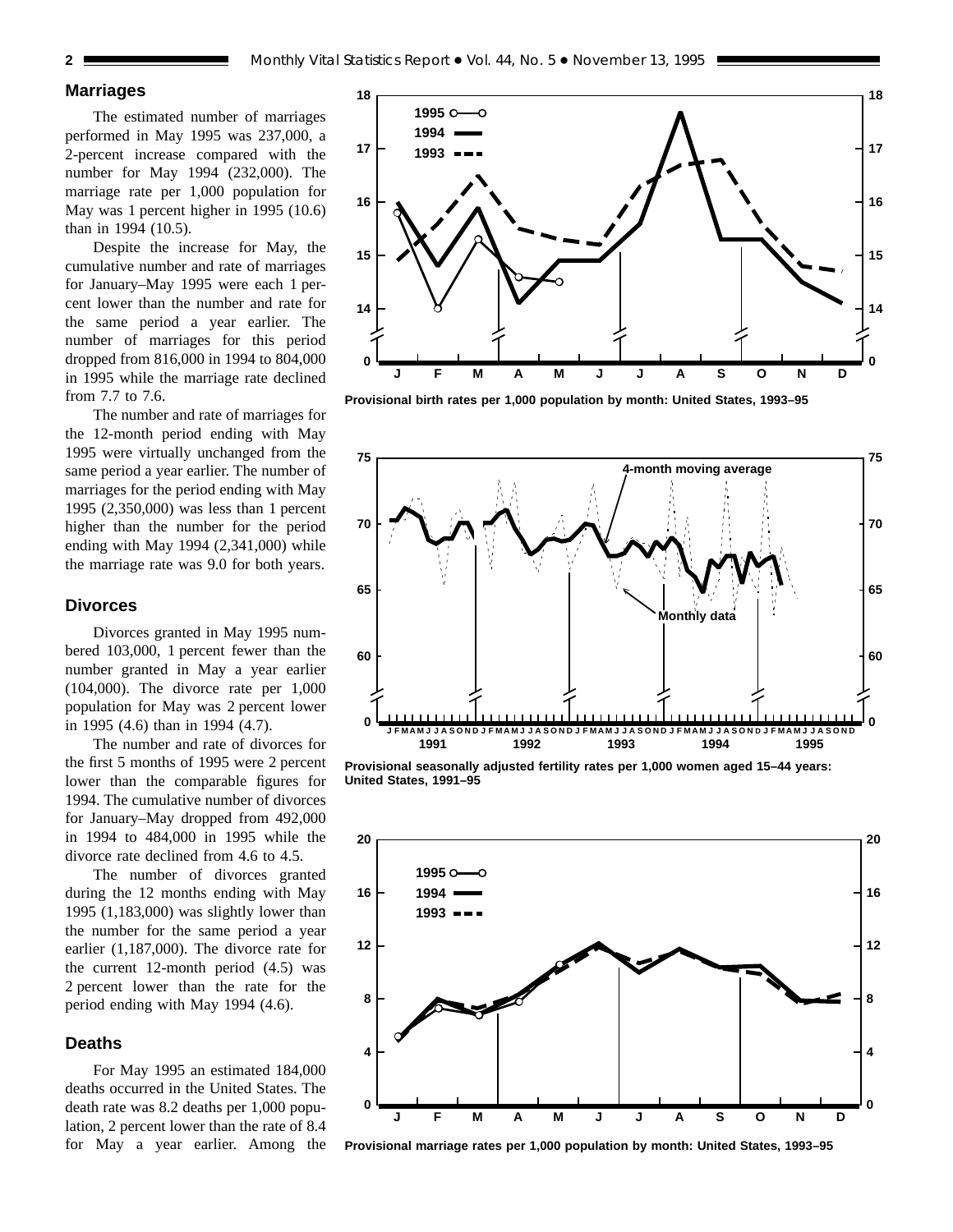184,000 deaths for May 1995 were 2,500 deaths at ages under 1 year.

According to provisional statistics, 1,005,000 deaths occurred during the first 5 months of 1995, 1 percent higher than that estimated for the first 5 months of 1994 (996,000). The death rate, 9.3 per 1,000 population, was the same as the rate for January–May 1994. Among the 1,005,000 deaths for the first 5 months of 1995 were 12,600 deaths at ages under 1 year, yielding an infant mortality rate of 7.8 per 1,000 live births. This rate was 5 percent lower than the rate of 8.2 for the first 5 months of 1994.

The death rate for the 12 months ending with May 1995 was 8.8 deaths per 1,000 population, the same as the rate for the comparable 12-month period a year earlier. The infant mortality rate for this 12-month period was 7.8 per 1,000 live births, 4 percent lower than the rate of 8.1 for the 12 months ending with May 1994.

*Current Mortality Sample, 12 months ending with April 1995*—The provisional death rate for the 12 months ending with April 1995 was 878.1 per 100,000 population, slightly lower than the rate of 880.5 for the 12-month period ending April 1994. The provisional age-adjusted death rate for the 12-month period ending with April 1995 was 510.4 per 100,000 U.S. standard million population, compared with a rate of 511.0 for the 12-month period ending with April 1994. The change in the age-adjusted death rate was not statistically significant. Ageadjusted death rates control for changes and variations in the age composition of the population; therefore, they are better indicators than crude rates for showing changes in mortality risk over time and for showing differences between race-sex groups within the population. Among the race-sex groups, the estimated ageadjusted death rates decreased for white males and black males. By age the death rate for the total population decreased for the age group 85 years and over and increased for the age group 35–44 years.

Among the major causes of death, the estimated death rate decreased between the two successive 12-month periods for Diseases of heart, Pneumonia and influenza, and Homicide and legal intervention. The death rate increased between the two successive 12-month



**Provisional death rates per 1,000 population by month: United States, 1993–95**



**Provisional infant mortality rates per 1,000 live births by month: United States, 1993–95**



**Provisional birth rates per 1,000 population for successive 12-month periods ending with month indicated: United States, 1991–95**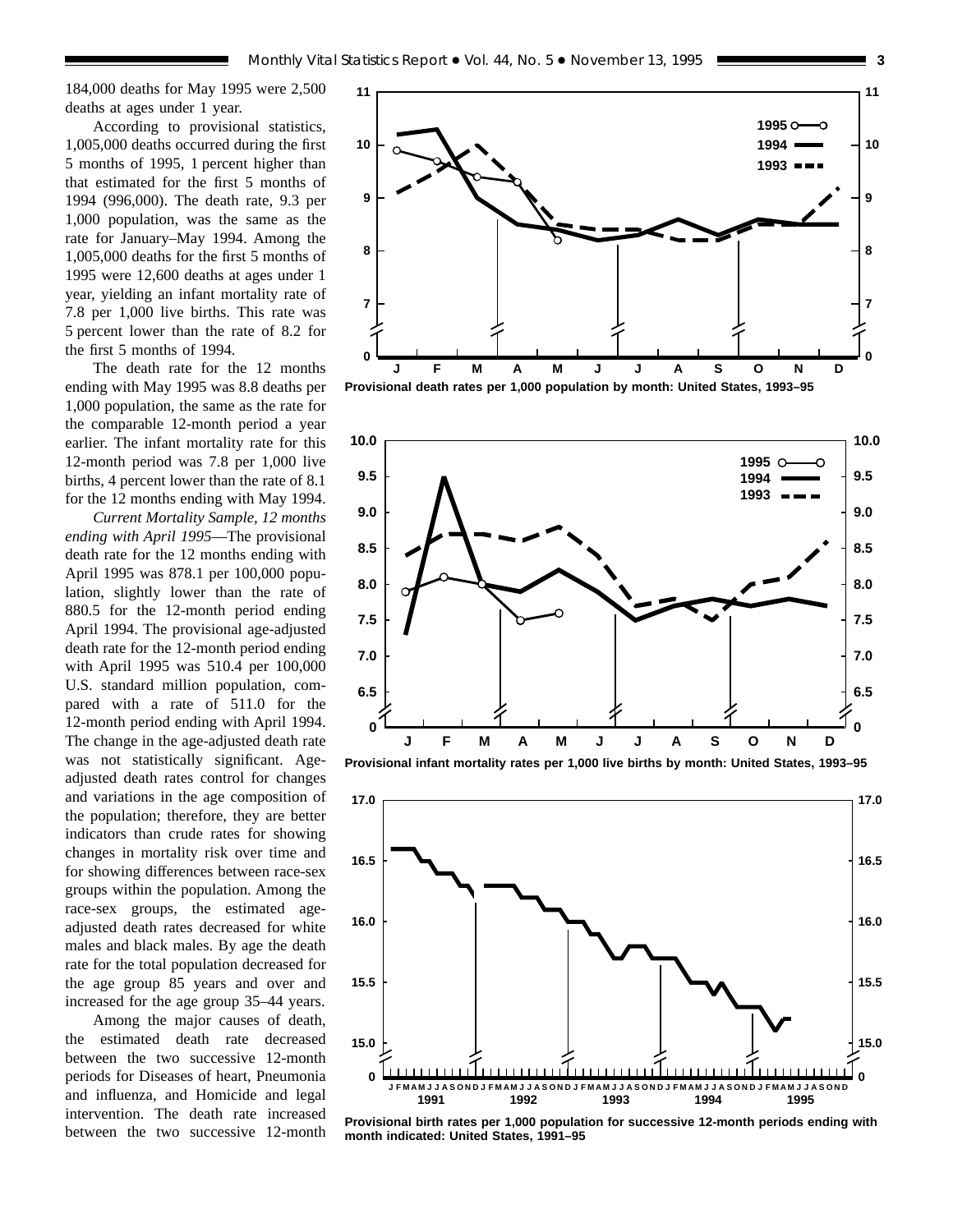periods for Human immunodeficiency virus infection.

The death rate for Injury by firearms for the 12 months ending with April 1995 was 14.6 per 100,000 population, compared with a rate of 15.1 for the comparable 12-month period a year earlier. The change in the death rate for Injury by firearms was not statistically significant.

The infant mortality rate for the 12 months ending with April 1995 was 785.5 per 100,000 live births, 4 percent lower than the rate of 815.7 for the same 12-month period a year earlier. For infants under 28 days, the 12-month rate ending April 1995 was 497.7, compared with a rate of 525.3 for the 12-month period a year earlier. The infant mortality rate for infants 28 days–11 months was 289.2, compared with a rate of 288.4 for the 12-month period a year earlier. The changes in the mortality rates for infants under 28 days and for those 28 days–11 months were not statistically significant. Among causes of infant death, the infant mortality rate decreased between the two successive 12-month periods for Respiratory distress syndrome.



**Provisional marriage rates per 1,000 population for successive 12-month periods ending with month indicated: United States, 1991–95**



**Provisional divorce rates per 1,000 population for successive 12-month periods ending with month indicated: United States, 1991–95**



**Provisional death rates per 1,000 population for successive 12-month periods ending with month indicated: United States, 1991–95**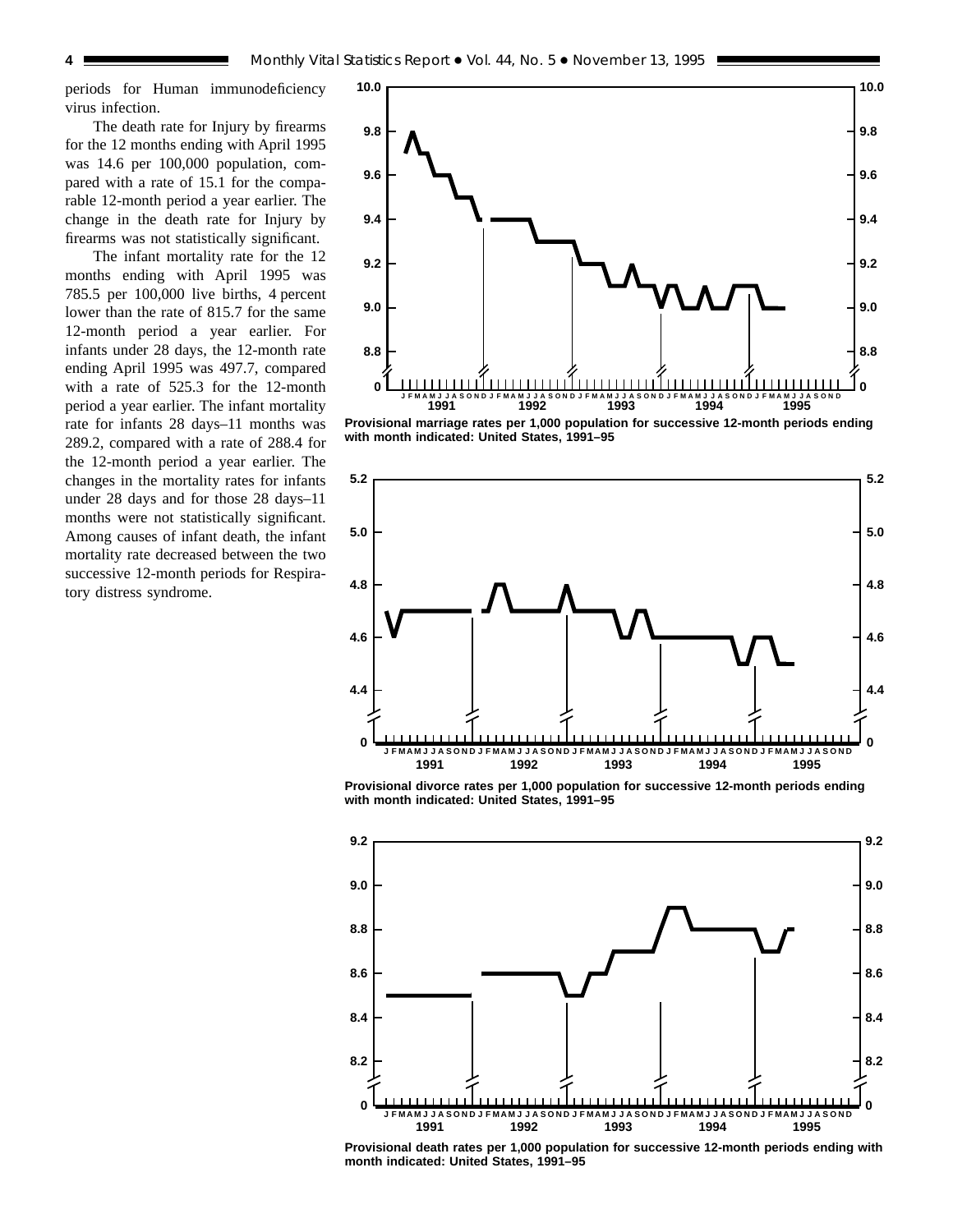

**Provisional infant mortality rates per 1,000 live births for successive 12-month periods ending with month indicated: United States, 1991–95**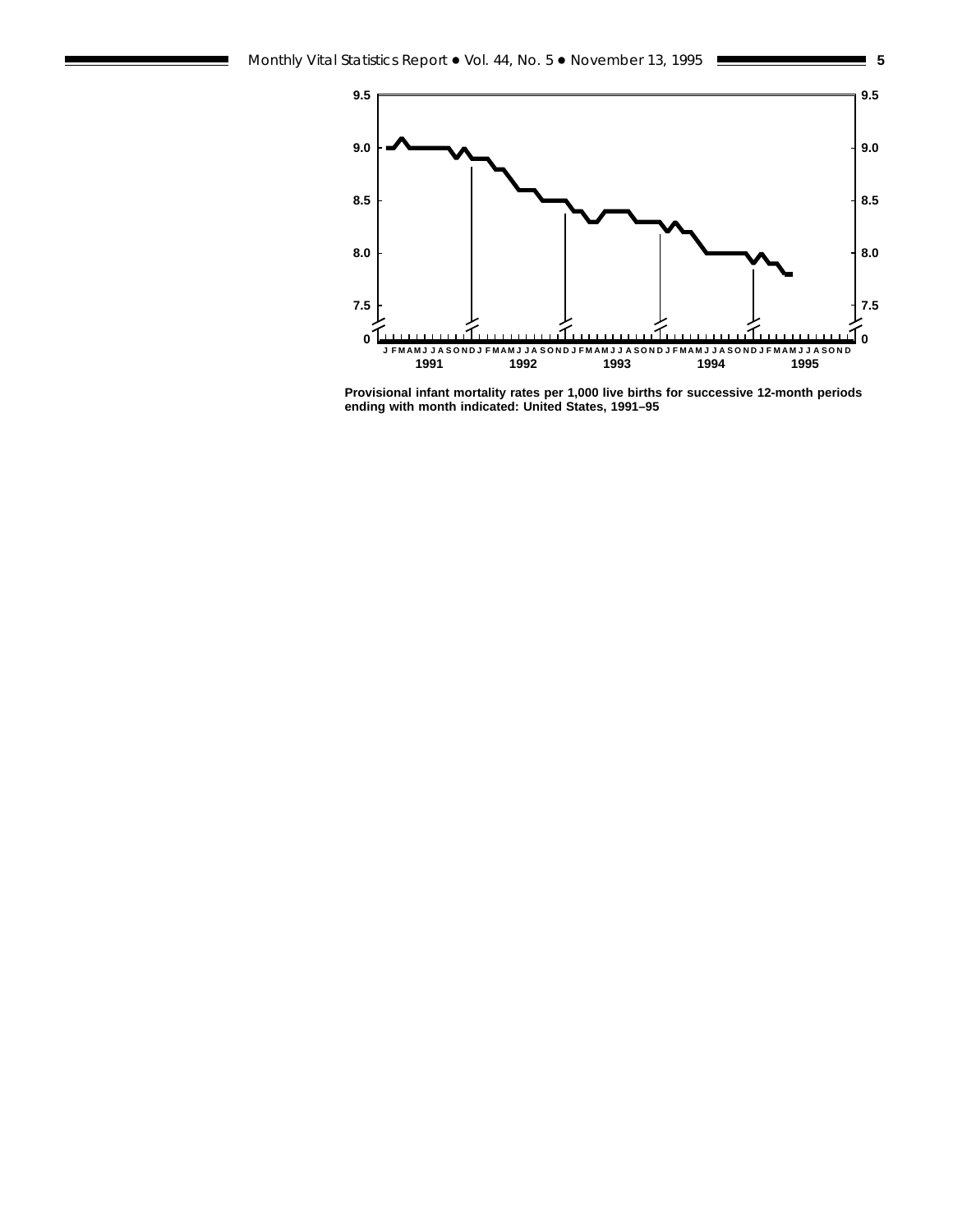## **Symbols**

- - Data not available
- . . . Category not applicable
- Quantity zero
- 0.0 Quantity more than zero but less than 0.05
- \* Figure does not meet standards of reliability or precision (see Technical notes)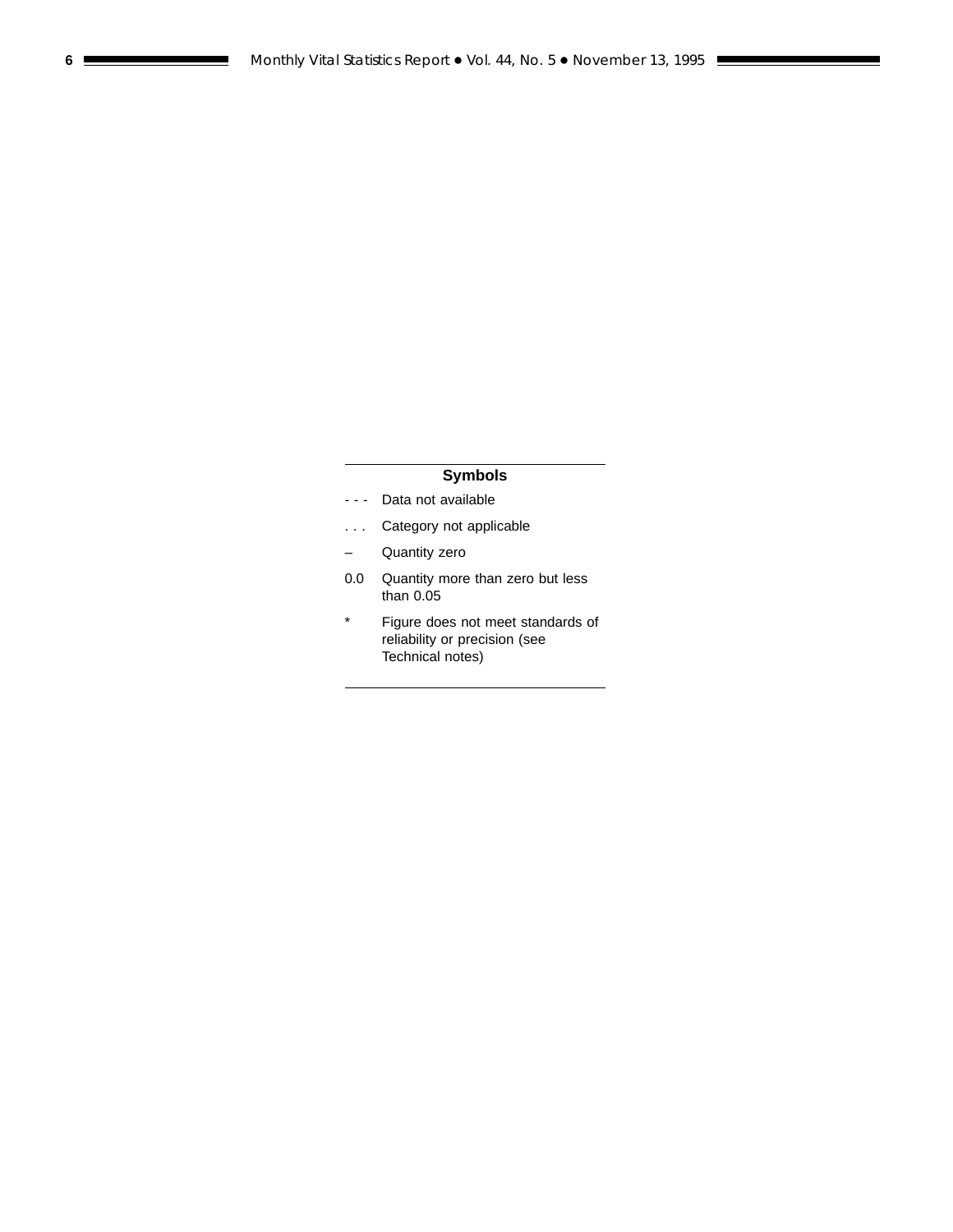#### **Table 1. Provisional number of live births, marriages, divorces, deaths, and infant deaths and rates, by month: United States, January 1994–May 1995**

[Data are provisional and are subject to monthly reporting variation; see Technical notes]

|                                                                                                                                                                                                                                                                                                                                                                                                                                                                                      |                                                                                                |      | Live births                              |                                 | Marriages |                                 |         | <b>Divorces</b>                 |         | Deaths                           |       | Infant deaths |
|--------------------------------------------------------------------------------------------------------------------------------------------------------------------------------------------------------------------------------------------------------------------------------------------------------------------------------------------------------------------------------------------------------------------------------------------------------------------------------------|------------------------------------------------------------------------------------------------|------|------------------------------------------|---------------------------------|-----------|---------------------------------|---------|---------------------------------|---------|----------------------------------|-------|---------------|
|                                                                                                                                                                                                                                                                                                                                                                                                                                                                                      |                                                                                                |      | Rate per 1,000 women<br>aged 15-44 years |                                 |           |                                 |         |                                 |         |                                  |       |               |
| Period                                                                                                                                                                                                                                                                                                                                                                                                                                                                               | Rate per<br>1,000<br>Seasonally<br>adjusted <sup>1</sup><br>population<br>Unadjusted<br>Number |      | Number                                   | Rate per<br>1,000<br>population | Number    | Rate per<br>1,000<br>population | Number  | Rate per<br>1,000<br>population | Number  | Rate per<br>1,000<br>live births |       |               |
| 1994:                                                                                                                                                                                                                                                                                                                                                                                                                                                                                |                                                                                                |      |                                          |                                 |           |                                 |         |                                 |         |                                  |       |               |
| January. $\ldots$                                                                                                                                                                                                                                                                                                                                                                                                                                                                    | 352,000                                                                                        | 16.0 | 69.9                                     | 73.4                            | 107,000   | 4.9                             | 97,000  | 4.4                             | 224,000 | 10.2                             | 2,500 | 7.3           |
| February                                                                                                                                                                                                                                                                                                                                                                                                                                                                             | 294.000                                                                                        | 14.8 | 64.8                                     | 66.1                            | 156.000   | 8.0                             | 88,000  | 4.4                             | 204.000 | 10.3                             | 2,900 | 9.5           |
| March<br>.                                                                                                                                                                                                                                                                                                                                                                                                                                                                           | 350.000                                                                                        | 15.9 | 69.6                                     | 70.6                            | 147,000   | 6.8                             | 103,000 | 4.7                             | 199,000 | 9.0                              | 2,700 | 8.0           |
| April<br>.                                                                                                                                                                                                                                                                                                                                                                                                                                                                           | 302.000                                                                                        | 14.1 | 62.0                                     | 63.5                            | 175,000   | 8.3                             | 100,000 | 4.7                             | 182,000 | 8.5                              | 2,500 | 7.9           |
| May<br>.                                                                                                                                                                                                                                                                                                                                                                                                                                                                             | 329.000                                                                                        | 14.9 | 65.3                                     | 65.8                            | 232,000   | 10.5                            | 104,000 | 4.7                             | 186,000 | 8.4                              | 2,700 | 8.2           |
| June<br>$\mathcal{L}^{\mathcal{A}}\left( \mathcal{A}^{\mathcal{A}}\right) \left( \mathcal{A}^{\mathcal{A}}\right) \left( \mathcal{A}^{\mathcal{A}}\right) \left( \mathcal{A}^{\mathcal{A}}\right) \left( \mathcal{A}^{\mathcal{A}}\right) \left( \mathcal{A}^{\mathcal{A}}\right) \left( \mathcal{A}^{\mathcal{A}}\right) \left( \mathcal{A}^{\mathcal{A}}\right) \left( \mathcal{A}^{\mathcal{A}}\right) \left( \mathcal{A}^{\mathcal{A}}\right) \left( \mathcal{A}^{\mathcal{A}}\$ | 319.000                                                                                        | 14.9 | 65.5                                     | 64.2                            | 262,000   | 12.2                            | 103,000 | 4.8                             | 176,000 | 8.2                              | 2,500 | 7.9           |
| July                                                                                                                                                                                                                                                                                                                                                                                                                                                                                 | 346.000                                                                                        | 15.6 | 68.6                                     | 65.8                            | 222.000   | 10.0                            | 98.000  | 4.4                             | 184.000 | 8.3                              | 2,600 | 7.5           |
| $August \dots \dots$                                                                                                                                                                                                                                                                                                                                                                                                                                                                 | 392.000                                                                                        | 17.7 | 77.7                                     | 73.4                            | 262,000   | 11.8                            | 99,000  | 4.5                             | 190,000 | 8.6                              | 2,800 | 7.7           |
| September                                                                                                                                                                                                                                                                                                                                                                                                                                                                            | 329.000                                                                                        | 15.3 | 67.4                                     | 63.4                            | 224,000   | 10.4                            | 99,000  | 4.6                             | 178,000 | 8.3                              | 2,500 | 7.8           |
| October $\ldots$ , $\ldots$                                                                                                                                                                                                                                                                                                                                                                                                                                                          | 340.000                                                                                        | 15.3 | 67.3                                     | 67.6                            | 232,000   | 10.5                            | 99,000  | 4.5                             | 190,000 | 8.6                              | 2,600 | 7.7           |
| November                                                                                                                                                                                                                                                                                                                                                                                                                                                                             | 313.000                                                                                        | 14.5 | 64.1                                     | 66.1                            | 171.000   | 7.9                             | 98,000  | 4.5                             | 182,000 | 8.5                              | 2,500 | 7.8           |
| December                                                                                                                                                                                                                                                                                                                                                                                                                                                                             | 314,000                                                                                        | 14.1 | 62.3                                     | 64.8                            | 173,000   | 7.8                             | 103,000 | 4.7                             | 190,000 | 8.5                              | 2,500 | 7.7           |
| 1995:                                                                                                                                                                                                                                                                                                                                                                                                                                                                                |                                                                                                |      |                                          |                                 |           |                                 |         |                                 |         |                                  |       |               |
| January. $\ldots$ .                                                                                                                                                                                                                                                                                                                                                                                                                                                                  | 352,000                                                                                        | 15.8 | 69.7                                     | 73.2                            | 113,000   | 5.2                             | 96,000  | 4.3                             | 220,000 | 9.9                              | 2,700 | 7.9           |
| February                                                                                                                                                                                                                                                                                                                                                                                                                                                                             | 282.000                                                                                        | 14.0 | 61.8                                     | 63.1                            | 143.000   | 7.3                             | 89,000  | 4.4                             | 194.000 | 9.7                              | 2,400 | 8.1           |
| March                                                                                                                                                                                                                                                                                                                                                                                                                                                                                | 339.000                                                                                        | 15.3 | 67.3                                     | 68.3                            | 147.000   | 6.8                             | 98,000  | 4.4                             | 208.000 | 9.4                              | 2,700 | 8.0           |
| April<br>$\begin{array}{cccccccccccccccccc} . & . & . & . & . & . & . & . & . & . & . & . & . & . \end{array}$                                                                                                                                                                                                                                                                                                                                                                       | 314,000                                                                                        | 14.6 | 64.2                                     | 65.9                            | 164,000   | 7.8                             | 98,000  | 4.6                             | 200,000 | 9.3                              | 2,400 | 7.5           |
| May<br>$\begin{array}{cccccccccccccc} . & . & . & . & . & . & . & . & . & . & . & . & . \end{array}$                                                                                                                                                                                                                                                                                                                                                                                 | 323,000                                                                                        | 14.5 | 63.9                                     | 64.4                            | 237,000   | 10.6                            | 103,000 | 4.6                             | 184,000 | 8.2                              | 2,500 | 7.6           |

<sup>1</sup>The method of seasonal adjustment, developed by the U.S. Bureau of the Census, is described in The X-11 Variant of the Census Method II Seasonal Adjustment Program, Technical Paper<br>No. 15 (1967 revision).

NOTE: Figures include all revisions received from the States and, therefore, may differ from those previously published.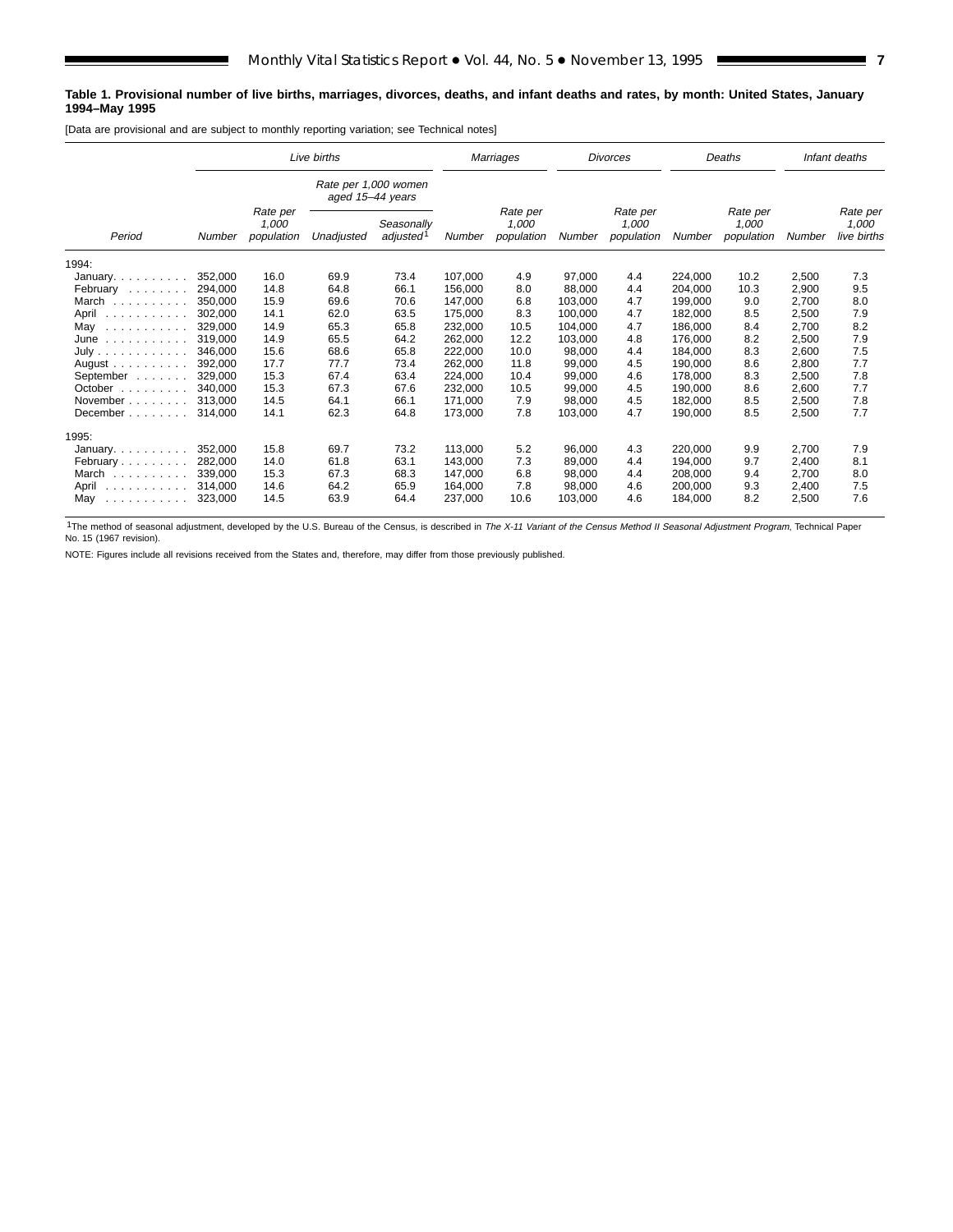## **Table 2. Provisional number of live births and deaths: Each division and State, May 1994 and 1995, and cumulative figures, 1993–95**

[Data are estimates by State of residence; see Technical notes]

|                                                |                                |                      | Live births                    |                      |                      |                      |                      | Deaths               |                      |                      |
|------------------------------------------------|--------------------------------|----------------------|--------------------------------|----------------------|----------------------|----------------------|----------------------|----------------------|----------------------|----------------------|
|                                                | May                            |                      |                                | January-May          |                      | May                  |                      |                      | January–May          |                      |
| Area                                           | 1995                           | 1994                 | 1995                           | 1994                 | 1993                 | 1995                 | 1994                 | 1995                 | 1994                 | 1993                 |
| New England $\ldots$ , $\ldots$ , $\ldots$     | <sup>1</sup> 11.662            | 16,793               | 153,448                        | 72,653               | 74,423               | 16,266               | 11,004               | 139,248              | 51,153               | 52,300               |
| Maine                                          | 1,178                          | 1,501                | 5,521                          | 5,799                | 5,986                | 903                  | 795                  | 4,718                | 4,833                | 4,589                |
| New Hampshire                                  | 743                            | 1,729                | 5,587                          | 6,076                | 5,975                | 738                  | 837                  | 4,040                | 3,853                | 3,652                |
| Vermont $\dots\dots\dots\dots\dots\dots$       | 522                            | 645                  | 2,743                          | 2,603                | 3,044                | 463                  | 364                  | 2,309                | 1,982                | 2,116                |
| Massachusetts                                  | 7,961                          | 8,175                | 34,660                         | 34,951               | 37,667               | 3,396                | 5,969                | 24,012               | 24,197               | 25,954               |
| Rhode Island                                   | 1,258                          | 1,187                | 4,937                          | 5,266                | 5,898                | 766                  | 810                  | 4,169                | 4,038                | 4,273                |
| Connecticut                                    | $\sim$ $\sim$ $\sim$           | 3,556                | $\sim$ $\sim$ $\sim$           | 17,958               | 15,853               | $\sim$ $\sim$ $\sim$ | 2,229                | $\sim$ $\sim$ $\sim$ | 12,250               | 11,716               |
| Middle Atlantic.                               | 43,687                         | 45,729               | 213,221                        | 224,558              | 230,393              | 29,436               | 27,695               | 163,211              | 159,983              | 162,681              |
| New York                                       | 21,885                         | 23,326               | 106,084                        | 115,925              | 113,755              | 13,769               | 11,320               | 74,553               | 72,397               | 75,656               |
| New Jersey $\ldots$ , $\ldots$ , $\ldots$ ,    | 9,414                          | 9,206                | 43,975                         | 43,698               | 48,962               | 5,844                | 6,268                | 32,917               | 31,412               | 31,686               |
| Pennsylvania                                   | 12,388                         | 13,197               | 63,162                         | 64,935               | 67,676               | 9,823                | 10,107               | 55,741               | 56,174               | 55,339               |
|                                                | <sup>1</sup> 46,083            |                      | <sup>1</sup> 221,015           |                      |                      | <sup>1</sup> 28,301  |                      | <sup>1</sup> 146,609 |                      |                      |
| East North Central                             |                                | 54,646               |                                | 265,272              | 269,531              | 8,840                | 31,600               | 45,798               | 172,496              | 165,077              |
| Ohio.                                          | 12,982<br>$\sim$ $\sim$ $\sim$ | 14,030               | 61,187<br>$\sim$ $\sim$ $\sim$ | 68,797               | 67,260               | $\sim$ $\sim$ $\sim$ | 8,375<br>4,445       | $\sim$ $\sim$ $\sim$ | 47,434               | 43,445<br>22,104     |
| Indiana                                        | 16,129                         | 6,658                | 75,589                         | 33,235<br>76,514     | 34,585               | 8,637                | 8,592                | 46,403               | 22,983               |                      |
| Illinois.                                      |                                | 15,847               |                                |                      | 77,449               |                      |                      |                      | 46,473               | 45,575               |
| Michigan                                       | 10,627                         | 12,352               | 56,344                         | 57,667               | 60,739               | 6,966                | 6,510                | 35,272               | 35,792               | 35,085               |
| Wisconsin                                      | 6,345                          | 5,759                | 27,895                         | 29,059               | 29,498               | 3,858                | 3,678                | 19,136               | 19,814               | 18,868               |
| West North Central.                            | 21,394                         | 21,644               | 108,020                        | 104,566              | 107,372              | 13,710               | 14,354               | 75,287               | 74,871               | 75,026               |
| Minnesota                                      | 5,881                          | 5,617                | 25,902                         | 26,782               | 26,573               | 3,056                | 2,975                | 15,822               | 15,712               | 15,409               |
| $Iowa.$                                        | 3,579                          | 3,558                | 18,113                         | 14,437               | 15,721               | 2,316                | 2,287                | 11,087               | 11,575               | 12,937               |
| Missouri                                       | 5,265                          | 6,638                | 30,608                         | 31,569               | 32,426               | 3,993                | 5,050                | 26,131               | 25,155               | 24,856               |
| North Dakota                                   | 798                            | 705                  | 3,661                          | 3,472                | 3,597                | 506                  | 497                  | 2,609                | 2,510                | 2,445                |
| South Dakota                                   | 1,178                          | 817                  | 4,667                          | 4,297                | 4,406                | 681                  | 514                  | 2,985                | 2,932                | 2,920                |
| Nebraska.                                      | 1,856                          | 1,871                | 9,582                          | 9,315                | 9,626                | 1,214                | 1,189                | 6,496                | 6,355                | 6,367                |
| Kansas                                         | 2,837                          | 2,438                | 15,487                         | 14,694               | 15,023               | 1,944                | 1,842                | 10,157               | 10,632               | 10,092               |
| South Atlantic                                 | 55,239                         | 53,158               | 273,331                        | 267,810              | 275,474              | 34,981               | 36,402               | 192,739              | 188,584              | 186,402              |
| Delaware                                       | 970                            | 832                  | 4,110                          | 4,194                | 4,425                | 562                  | 503                  | 2,673                | 2,637                | 2,599                |
| Maryland                                       | 6,298                          | 5,585                | 30,067                         | 26,066               | 30,139               | 3,310                | 3,225                | 17,313               | 16,207               | 18,587               |
| District of Columbia                           | 945                            | 821                  | 3,527                          | 4,072                | 4,133                | 610                  | 561                  | 2,809                | 2,946                | 2,877                |
| Virginia                                       | 7,834                          | 8,394                | 40,885                         | 38,319               | 39,446               | 4,334                | 5,309                | 23,367               | 24,166               | 22,497               |
| West Virginia                                  | 1,589                          | 1,998                | 8,932                          | 9,598                | 9,641                | 1,707                | 1,629                | 8,753                | 9,076                | 8,707                |
| North Carolina                                 | 9,719                          | 7,809                | 42,568                         | 40,849               | 41,128               | 5,001                | 5,326                | 28,221               | 28,583               | 27,747               |
|                                                | 4,783                          | 3,838                | 20,770                         | 21,296               | 22,199               |                      | 3,107                | 14,204               |                      | 13,628               |
| South Carolina                                 |                                | 8,872                | 48,272                         |                      | 46,490               | 2,455<br>5,089       | 4,826                | 25,879               | 13,716               | 24,194               |
| Georgia. $\ldots$ .                            | 9,615                          |                      |                                | 44,592               |                      |                      |                      |                      | 25,394               |                      |
| Florida                                        | 13,486                         | 15,009               | 74,200                         | 78,824               | 77,873               | 11,913               | 11,916               | 69,520               | 65,859               | 65,566               |
| East South Central                             | 19,759                         | 17,322               | 92,162                         | 94,759               | 93,150               | 13,467               | 12,138               | 69,861               | 69,015               | 67,432               |
| Kentucky                                       | 4,359                          | 4,184                | 20,343                         | 21,267               | 21,324               | 3,226                | 3,055                | 17,566               | 16,880               | 16,278               |
| Tennessee                                      | 7,298                          | 4,813                | 29,917                         | 30,556               | 29,258               | 4,813                | 3,463                | 22,231               | 20,586               | 21,511               |
| Alabama                                        | 4,593                          | 5,446                | 25,318                         | 25,738               | 25,839               | 3,252                | 3,458                | 18,589               | 19,597               | 18,214               |
| Mississippi                                    | 3,509                          | 2,879                | 16,584                         | 17,198               | 16,729               | 2,176                | 2,162                | 11,475               | 11,952               | 11,429               |
| West South Central                             | 37,970                         | 38,553               | 204,770                        | 195,906              | 201,775              | 19,302               | 18,444               | 103,914              | 106,620              | 103,900              |
| Arkansas                                       | 2,654                          | 2,616                | 13,528                         | 14,029               | 13,934               | 2,090                | 2,200                | 10,733               | 12,139               | 11,681               |
| Louisiana                                      | 5,908                          | 5,604                | 28,625                         | 29,214               | 30,619               | 3,249                | 3,186                | 17,092               | 18,545               | 18,641               |
| Oklahoma                                       | 4,595                          | 3,465                | 19,353                         | 18,786               | 18,858               | 2,675                | 2,756                | 14,192               | 14,289               | 13,910               |
| $Texas2$                                       | 24,813                         | 26,868               | 143,264                        | 133,877              | 138,364              | 11,288               | 10,302               | 61,897               | 61,647               | 59,668               |
|                                                |                                |                      |                                |                      |                      |                      |                      |                      |                      |                      |
| Mountain                                       | 20,312                         | 22,316               | 102,610                        | 99,631               | 103.366              | 9,527                | 9,313                | 49,244               | 46,585               | 47,784               |
| Montana                                        | 987                            | 1,024                | 4,535                          | 4,467                | 4,675                | 610                  | 614                  | 3,251                | 3,086                | 3,207                |
| $Idaho$                                        | 1,485                          | 1,336                | 6,970                          | 7,184                | 7,187                | 707                  | 686                  | 3,503                | 3,593                | 3,508                |
| Wyoming                                        | 555                            | 601                  | 2,689                          | 2,626                | 2,707                | 328                  | 293                  | 1,598                | 1,443                | 1,459                |
| Colorado                                       | 4,642                          | 5,023                | 21,868                         | 22,617               | 23,043               | 2,031                | 2,211                | 10,703               | 10,509               | 10,132               |
| New Mexico                                     | 2,297                          | 2,431                | 10,962                         | 11,571               | 11,436               | 900                  | 947                  | 5,310                | 5,331                | 5,347                |
| Arizona                                        | 5,992                          | 7,965                | 31,916                         | 26,384               | 30,194               | 2,920                | 2,925                | 14,798               | 13,182               | 15,290               |
| Utah.                                          | 3,382                          | 3,299                | 15,884                         | 15,940               | 15,129               | 1,051                | 691                  | 4,638                | 4,386                | 4,271                |
| $N$ evada                                      | 972                            | 637                  | 7,786                          | 8,842                | 8,995                | 980                  | 946                  | 5,443                | 5,055                | 4,570                |
| Pacific.                                       | 60,388                         | 62,372               | 293,880                        | 297,503              | 300,870              | 22,121               | 24,938               | 131,507              | 126,712              | 122,238              |
| Washington                                     | 6,440                          | 7,802                | 30,831                         | 31,517               | 25,369               | 2,913                | 1,887                | 16,176               | 15,482               | 15,695               |
| $O$ regon $\ldots \ldots \ldots \ldots \ldots$ | 3,800                          | 2,897                | 18,503                         | 17,654               | 17,695               | 2,230                | 1,982                | 12,155               | 11,943               | 11,310               |
| $California^2$                                 | 47,755                         | 48,655               | 232,710                        | 234,182              | 245,610              | 16,228               | 20,317               | 99,051               | 95,278               | 91,271               |
| Alaska                                         | 1,009                          | 1,281                | 4,518                          | 6,200                | 3,997                | 143                  | 141                  | 857                  | 925                  | 822                  |
| Hawaii                                         | 1,384                          | 1,737                | 7,318                          | 7,950                | 8,199                | 607                  | 611                  | 3,268                | 3,084                | 3,140                |
|                                                |                                |                      |                                |                      |                      |                      |                      |                      |                      |                      |
| Puerto Rico <sup>3</sup> .                     | 5,118                          | $\sim$ $\sim$ $\sim$ | 25,111                         | $\sim$ $\sim$ $\sim$ | $\sim$ $\sim$ $\sim$ | 2,552                | $\sim$ $\sim$ $\sim$ | 12,216               | $\sim$ $\sim$ $\sim$ | $\sim$ $\sim$ $\sim$ |

1Excludes figures for State(s) shown below as not available.

<sup>2</sup>Figures include adjustments for varying length of reporting periods; see Technical notes.

3Data for Puerto Rico are not included in U.S. total figures.

NOTES: Figures include all revisions received from the States. Cumulative figures for the current year reflect revisions received for previous months, and figures for earlier years may differ from those previously published.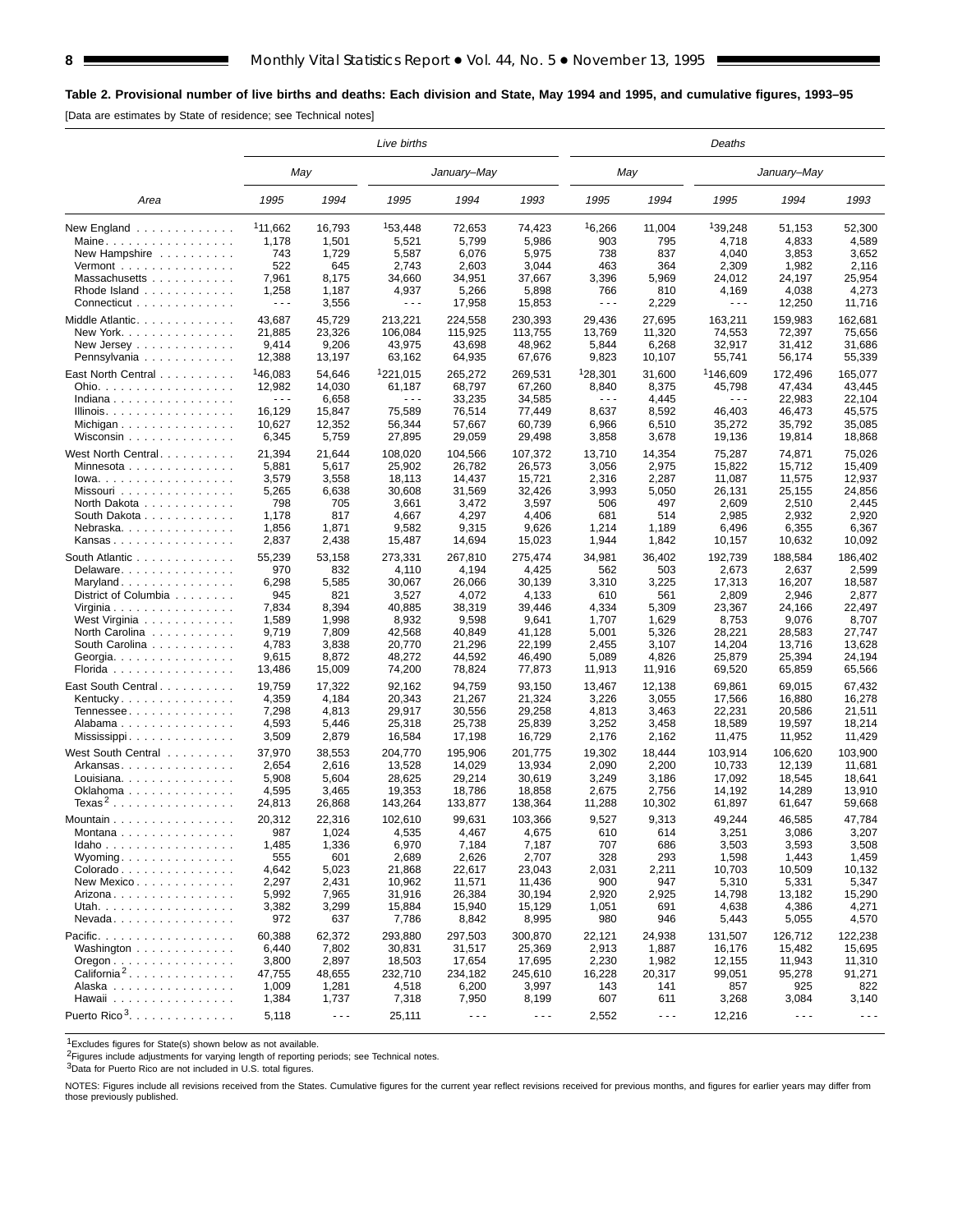## **Table 3. Provisional number of marriages and divorces: Each division and State, May 1994 and 1995, and cumulative figures, 1993–95**

[By State of occurrence. Number of events reported; see Technical notes. Divorces include reported annulments]

|                                                | Marriages<br>May<br>January–May |           |                     | <b>Divorces</b>      |                      |                      |                      |                      |                      |                      |  |
|------------------------------------------------|---------------------------------|-----------|---------------------|----------------------|----------------------|----------------------|----------------------|----------------------|----------------------|----------------------|--|
|                                                |                                 |           |                     |                      |                      | May                  |                      |                      | January–May          |                      |  |
| Area                                           | 1995                            | 1994      | 1995                | 1994                 | 1993                 | 1995                 | 1994                 | 1995                 | 1994                 | 1993                 |  |
| New England                                    | 15,101                          | 6,553     | <sup>1</sup> 19,919 | 31,531               | 21,843               | 12,572               | 3,132                | <sup>1</sup> 12,169  | 15,312               | 18,265               |  |
| Maine                                          | 1,142                           | 780       | 2,594               | 2,416                | 2,385                | 403                  | 626                  | 1,944                | 1,948                | 2,337                |  |
| New Hampshire                                  | 587                             | 1,030     | 2,166               | 2,786                | 2,077                | 441                  | 380                  | 2,019                | 1,999                | 1,930                |  |
| Vermont $\dots\dots\dots\dots\dots\dots$       | 279                             | 283       | 1,444               | 1,257                | 1,416                | 326                  | 136                  | 1,350                | 1,053                | 1,120                |  |
| Massachusetts                                  | 2,389                           | 1,313     | 11,802              | 16,633               | 8,579                | 1,069                | 957                  | 5,383                | 4,752                | 6,958                |  |
| Rhode Island                                   | 704                             | 735       | 1,913               | 2,025                | 2,083                | 333                  | 341                  | 1,473                | 1,382                | 1,494                |  |
| Connecticut                                    | $- - -$                         | 2,412     | $- - -$             | 6,414                | 5,303                | $- - -$              | 692                  | $- - -$              | 4,178                | 4,426                |  |
| Middle Atlantic                                | 26,103                          | 27,077    | 84,540              | 83,977               | 89,095               | 9,855                | 10,731               | 49,540               | 48,594               | 48,996               |  |
| New York <sup>2</sup> . $\ldots$               | 11,830                          | 13,307    | 46,265              | 45,086               | 48,153               | 4,240                | 4,643                | 23,019               | 22,955               | 22,464               |  |
| New Jersey                                     | 5,292                           | 5,641     | 15,891              | 16,283               | 17,248               | 2,157                | 2,343                | 10,219               | 9,889                | 10,540               |  |
| Pennsylvania                                   | 8,981                           | 8,129     | 22,384              | 22,608               | 23,694               | 3,458                | 3,745                | 16,302               | 15,750               | 15,992               |  |
| East North Central                             | <sup>1</sup> 27,872             | 29,832    | 188,968             | 101,631              | 105,333              | 112,372              | <sup>1</sup> 13,581  | <sup>1</sup> 61,468  | <sup>1</sup> 61,281  | <sup>1</sup> 62,183  |  |
| Ohio.                                          | 8,562                           | 7,290     | 29,440              | 27,251               | 27,929               | 3,509                | 4,555                | 19,956               | 20,420               | 20,346               |  |
| Indiana                                        | $\sim$ $\sim$ $\sim$            |           | .                   |                      |                      | $- - -$              | .                    |                      | - - -                | $- - -$              |  |
|                                                | 8,905                           | 4,386     | 28,779              | 15,592               | 15,701               | 3,650                | 3,835                | 16,833               | 16,980               | 18,046               |  |
| Illinois.                                      |                                 | 8,151     |                     | 28,536               | 28,614               |                      |                      |                      |                      |                      |  |
| Michigan                                       | 6,743                           | 6,523     | 20,676              | 20,240               | 19,953               | 3,722                | 3,869                | 17,394               | 16,727               | 16,472               |  |
| Wisconsin                                      | 3,662                           | 3,482     | 10,073              | 10,012               | 13,136               | 1,491                | 1,322                | 7,285                | 7,154                | 7,319                |  |
| West North Central                             | 13,953                          | 12,765    | 46,468              | 44,461               | 46,541               | 6,039                | 6,176                | 30,911               | 32,706               | 32,222               |  |
| Minnesota                                      | 3,339                           | 2,846     | 9,178               | 8,777                | 8,664                | 1,369                | 1,348                | 6,334                | 6,815                | 7,121                |  |
| $lowa.$                                        | 1,999                           | 1,875     | 6,554               | 6,264                | 8,620                | 806                  | 993                  | 4,619                | 4,860                | 4,519                |  |
| Missouri                                       | 4,779                           | 4,202     | 16,121              | 14,312               | 14,470               | 2,660                | 2,670                | 11,784               | 11,562               | 11,003               |  |
| North Dakota                                   | 429                             | 400       | 1,190               | 1,270                | 1,319                | 205                  | 208                  | 919                  | 914                  | 898                  |  |
| South Dakota                                   | 634                             | 616       | 2,202               | 2,127                | 2,193                | 227                  | 223                  | 1,181                | 1,146                | 1,210                |  |
| Nebraska                                       | 1,501                           | 1,467     | 4,282               | 4,294                | 4,132                | 602                  | 504                  | 2,683                | 2,800                | 2,653                |  |
| Kansas                                         | 1,272                           | 1,359     | 6,941               | 7,417                | 7,143                | 170                  | 230                  | 3,391                | 4,609                | 4,818                |  |
|                                                |                                 |           |                     |                      | 166.473              |                      |                      |                      |                      |                      |  |
| South Atlantic                                 | 43,236                          | 39,344    | 167,379             | 165,838              |                      | 21,297               | 20,336               | 92,937               | 95,770               | 97,655               |  |
| Delaware                                       | 570                             | 495       | 1,740               | 1,661                | 1,766                | 279                  | 377                  | 1,601                | 1,382                | 1,307                |  |
| Maryland                                       | 3,819                           | 3,706     | 13,237              | 13,904               | 13,937               | 1,271                | 1,525                | 6,063                | 6,601                | 7,042                |  |
| District of Columbia                           | 146                             | 128       | 576                 | 567                  | 514                  | 89                   | 170                  | 536                  | 871                  | 694                  |  |
| Virginia                                       | 7,547                           | 6,888     | 24,957              | 24,971               | 25,094               | 2,563                | 2,589                | 10,993               | 11,827               | 11,871               |  |
| West Virginia                                  | 1,080                           | 632       | 3,403               | 3,102                | 5,230                | 1,089                | 771                  | 3,821                | 3,709                | 3,998                |  |
| North Carolina                                 | 6,633                           | 5,112     | 23,129              | 17,401               | 17,162               | 3,257                | 3,262                | 15,180               | 14,734               | 14,532               |  |
| South Carolina                                 | 4,708                           | 4,660     | 17,180              | 20,150               | 20,236               | 1,007                | 1,511                | 5,807                | 6,318                | 6,340                |  |
| Georgia.                                       | 5,300                           | 4,877     | 23,247              | 23,456               | 23,728               | 3,486                | 3,027                | 14,956               | 14,946               | 15,571               |  |
| Florida                                        | 13,433                          | 12,846    | 59,910              | 60,626               | 58,806               | 8,256                | 7,104                | 33,980               | 35,382               | 36,300               |  |
| East South Central                             | 17,083                          | 15,701    | 71,823              | 66,891               | 67,290               | 8,726                | 9,435                | 40,188               | 40,928               | 39,205               |  |
| Kentucky.                                      | 4,310                           | 3,563     | 17,189              | 16,525               | 15,865               | 2,024                | 1,831                | 9,581                | 9,640                | 8,984                |  |
| Tennessee                                      | 7,017                           | 7,483     | 32,584              | 27,498               | 27,180               | 3,142                | 2,920                | 14,168               | 13,805               | 13,530               |  |
| Alabama                                        | 3,965                           | 2,473     | 14,376              | 14,506               | 15,237               | 2,708                | 2,341                | 10,818               | 10,953               | 11,572               |  |
| Mississippi                                    | 1,791                           | 2,182     | 7,674               | 8,362                | 9,008                | 852                  | 2,343                | 5,621                | 6,530                | 5,119                |  |
|                                                |                                 |           |                     |                      |                      |                      |                      |                      |                      |                      |  |
| West South Central                             | 27,385                          | 28,950    | 119,494             | 124,768              | 114,594              | <sup>1</sup> 12.195  | <sup>1</sup> 11,596  | 157,211              | 160,063              | 160.254              |  |
| Arkansas                                       | 3,957                           | 3,040     | 13,230              | 14,502               | 13,927               | 1,282                | 1,326                | 5,651                | 7,759                | 7,100                |  |
| Louisiana. $\ldots$ .                          | 2,635                           | 4,127     | 13,887              | 16,547               | 11,541               | $- - -$              | .                    | .                    | .                    | .                    |  |
| Oklahoma                                       | 3,037                           | 3,062     | 10,672              | 11,155               | 11,183               | 1,943                | 1,850                | 9,018                | 8,869                | 8,768                |  |
| Texas <sup>3</sup>                             | 17,756                          | 18,721    | 81,705              | 82,564               | 77,943               | 8,970                | 8,420                | 42,542               | 43,435               | 44,386               |  |
| Mountain                                       | 111,324                         | 23,066    | <sup>1</sup> 48,190 | 102,215              | 96,685               | 15,082               | 7,600                | 124,462              | 36,816               | 131.935              |  |
| Montana                                        | 547                             | 473       | 1,792               | 1,786                | 1,916                | 355                  | 373                  | 1,586                | 1,736                | 1,727                |  |
| Idaho                                          | 900                             | 806       | 5,113               | 5,254                | 4,357                | 497                  | 453                  | 2,756                | 2,952                | 2,867                |  |
| Wyoming                                        | 448                             | 442       | 1,485               | 1,413                | 1,394                | 241                  | 222                  | 1,377                | 1,203                | 1,227                |  |
| Colorado                                       | 2,433                           | 2,994     | 10,398              | 11,370               | 11,191               | $\ddotsc$            | 1,747                | $- - -$              | 8,091                | 7,935                |  |
| New Mexico <sup><math>4,5</math></sup>         | 1,629                           | 1,321     | 5,651               | 4,632                | 4,659                | 1,103                | 962                  | 4,500                | 4,096                | 4,213                |  |
| Arizona <sup>2</sup>                           | 3,838                           | 3,013     | 16,155              | 15,026               | 16,912               | 2,227                | 1,967                | 10,406               | 9,578                | 10,158               |  |
| Utah.                                          | 1,529                           | 1,550     | 7,596               | 7,205                | 6,907                | 659                  | 779                  | 3,837                | 3,868                | 3,808                |  |
| Nevada                                         | $\sim$ $\sim$ $\sim$            | 12,467    | - - -               | 55,529               | 49,349               | $- - -$              | 1,097                | $- - -$              | 5,292                | .                    |  |
|                                                |                                 |           |                     |                      |                      | <sup>1</sup> 4.864   |                      |                      |                      |                      |  |
| Pacific.                                       | 25,269                          | 27,639    | 94,597              | 103,495              | 105,795              |                      | 15,144               | 121,670              | 122,723              | <sup>1</sup> 18,814  |  |
| Washington                                     | 3,717                           | 3,161     | 13,804              | 13,218               | 10,167               | 3,015                | 3,032                | 12,188               | 12,538               | 9,035                |  |
| $O$ regon $\ldots \ldots \ldots \ldots \ldots$ | 1,881                           | 2,500     | 8,517               | 8,011                | 7,682                | 1,316                | 1,250                | 6,228                | 7,094                | 6,567                |  |
| California                                     | 17,644                          | 19,822    | 63,243              | 73,327               | 79,305               | $\ddotsc$            | $- - -$              | $\sim$ $\sim$ $\sim$ | $\sim$ $\sim$ $\sim$ | $  -$                |  |
| Alaska                                         | 356                             | 394       | 1,724               | 1,833                | 1,637                | 254                  | 254                  | 1,201                | 1,351                | 1,133                |  |
| Hawaii                                         | 1,671                           | 1,762     | 7,309               | 7,106                | 7,004                | 279                  | 608                  | 2,053                | 1,740                | 2,079                |  |
| Puerto Rico <sup>6</sup> .                     | 2,618                           | $\ddotsc$ | 12,031              | $\sim$ $\sim$ $\sim$ | $\sim$ $\sim$ $\sim$ | $\sim$ $\sim$ $\sim$ | $\sim$ $\sim$ $\sim$ | $\sim$ $\sim$ $\sim$ | $\sim$ $\sim$ $\sim$ | $\sim$ $\sim$ $\sim$ |  |

1Excludes figures for State(s) shown below as not available.

<sup>2</sup>Figures for marriages are marriage licenses issued for some counties.

3Figures include adjustments for varying length of reporting periods; see Technical notes.

<sup>4</sup>Figures for marriages are marriage licenses issued.<br><sup>5</sup>Figures for divorces include estimates for some counties.

6Data for Puerto Rico are not included in U.S. total figures.

NOTES: Figures include all revisions received from the States. Cumulative figures for the current year reflect revisions received for previous months, and figures for earlier years may differ from those previously published.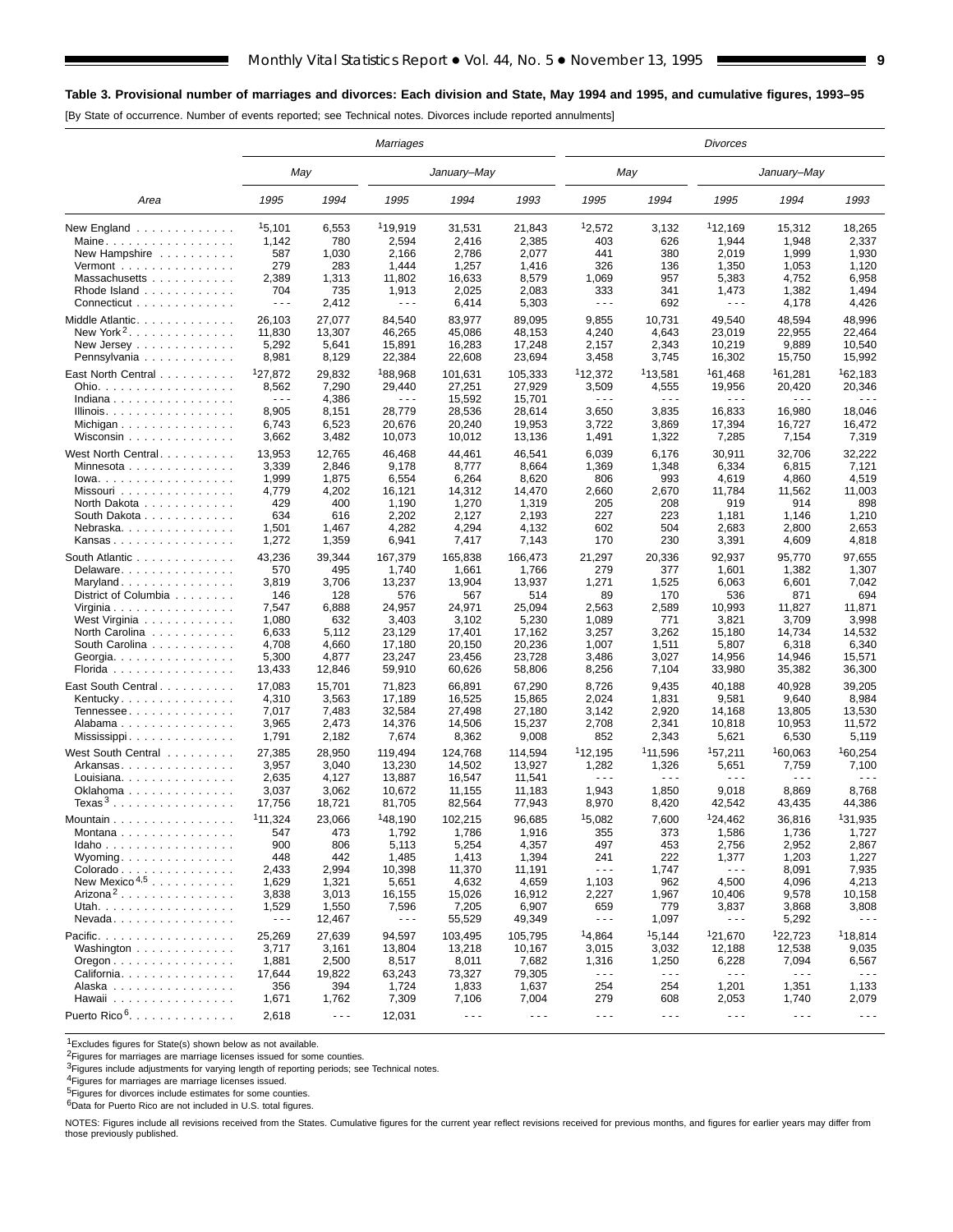#### **Table 4. Provisional number of deaths under 1 year and infant mortality rates: Each division and State, 12 months ending with May 1994 and 1995**

[Data are estimates by State of residence; see Technical notes. Infant mortality rates are deaths under 1 year per 1,000 live births in specified area]

|                         |                    |                                                                                                                                                                                                                                                                                                                                                                                              | 12 months ending with May |                      |
|-------------------------|--------------------|----------------------------------------------------------------------------------------------------------------------------------------------------------------------------------------------------------------------------------------------------------------------------------------------------------------------------------------------------------------------------------------------|---------------------------|----------------------|
|                         | 1995               |                                                                                                                                                                                                                                                                                                                                                                                              | 1994                      |                      |
| Area                    | Number             | Rate                                                                                                                                                                                                                                                                                                                                                                                         | Number                    | Rate                 |
|                         | 1748               | 15.7                                                                                                                                                                                                                                                                                                                                                                                         | 1,110                     | 6.1                  |
|                         | 81                 | 5.8                                                                                                                                                                                                                                                                                                                                                                                          | 93                        | 6.3                  |
| New Hampshire           | 91                 | 6.4                                                                                                                                                                                                                                                                                                                                                                                          | 89                        | 5.9                  |
|                         | 47                 | 6.4                                                                                                                                                                                                                                                                                                                                                                                          | 33                        | 4.8                  |
|                         | 449                | 5.4                                                                                                                                                                                                                                                                                                                                                                                          | 453                       | 5.4                  |
|                         | 80                 | 6.1                                                                                                                                                                                                                                                                                                                                                                                          | 102                       | 7.5                  |
|                         | - - -              | $\sim$ $\sim$ $\sim$                                                                                                                                                                                                                                                                                                                                                                         | 340                       | 7.1                  |
| Middle Atlantic         | 12,030             | 17.4                                                                                                                                                                                                                                                                                                                                                                                         |                           | 8.2                  |
|                         | - - -              | $- - -$                                                                                                                                                                                                                                                                                                                                                                                      | 4,569                     | 8.1                  |
|                         | 840                | 7.1                                                                                                                                                                                                                                                                                                                                                                                          | 2,282<br>986              | 8.4                  |
|                         |                    | 7.7                                                                                                                                                                                                                                                                                                                                                                                          |                           | 8.3                  |
|                         | 1,190              |                                                                                                                                                                                                                                                                                                                                                                                              | 1,301                     |                      |
|                         | <sup>1</sup> 4.654 | 18.5                                                                                                                                                                                                                                                                                                                                                                                         | 5,845                     | 9.1                  |
|                         | 1,336              | 8.7                                                                                                                                                                                                                                                                                                                                                                                          | 1,484                     | 9.4                  |
|                         | - - -              | - - -                                                                                                                                                                                                                                                                                                                                                                                        | 724                       | 8.7                  |
|                         | 1,647              | 8.7                                                                                                                                                                                                                                                                                                                                                                                          | 1,841                     | 9.7                  |
|                         | 1,164              | 8.4                                                                                                                                                                                                                                                                                                                                                                                          | 1,244                     | 8.9                  |
|                         | 507                | 7.5                                                                                                                                                                                                                                                                                                                                                                                          | 552                       | 8.0                  |
| West North Central      | 1,970              | 7.7                                                                                                                                                                                                                                                                                                                                                                                          | 2,039                     | 8.0                  |
|                         | 428                | 6.7                                                                                                                                                                                                                                                                                                                                                                                          | 480                       | 7.5                  |
|                         | 279                | 7.0                                                                                                                                                                                                                                                                                                                                                                                          | 236                       | 6.6                  |
|                         | 604                | 8.1                                                                                                                                                                                                                                                                                                                                                                                          | 630                       | 8.2                  |
|                         | 62                 | 7.0                                                                                                                                                                                                                                                                                                                                                                                          | 62                        | 7.2                  |
|                         | 131                | 11.9                                                                                                                                                                                                                                                                                                                                                                                         | 113                       | 10.5                 |
|                         | 198                | 8.5                                                                                                                                                                                                                                                                                                                                                                                          | 184                       | 8.2                  |
|                         | 268                | 7.9                                                                                                                                                                                                                                                                                                                                                                                          | 334                       | 8.9                  |
|                         |                    |                                                                                                                                                                                                                                                                                                                                                                                              |                           |                      |
|                         | 5,798              | 8.7                                                                                                                                                                                                                                                                                                                                                                                          | 6,069                     | 9.1                  |
| Delaware                | 68                 | 6.6                                                                                                                                                                                                                                                                                                                                                                                          | 87                        | 8.4                  |
|                         | 640                | 8.5                                                                                                                                                                                                                                                                                                                                                                                          | 681                       | 9.5                  |
|                         | 166                | 18.2                                                                                                                                                                                                                                                                                                                                                                                         | 186                       | 19.1                 |
|                         | 727                | 7.4                                                                                                                                                                                                                                                                                                                                                                                          | 751                       | 8.0                  |
|                         | 149                | 7.1                                                                                                                                                                                                                                                                                                                                                                                          | 166                       | 7.5                  |
|                         | 1,039              | 10.0                                                                                                                                                                                                                                                                                                                                                                                         | 1,005                     | 10.0                 |
|                         | 439                | 8.7                                                                                                                                                                                                                                                                                                                                                                                          | 477                       | 9.0                  |
|                         | 1,065              | 9.5                                                                                                                                                                                                                                                                                                                                                                                          | 1,149                     | 10.4                 |
|                         | 1,505              | 8.1                                                                                                                                                                                                                                                                                                                                                                                          | 1,567                     | 8.1                  |
|                         | 2,194              | 9.6                                                                                                                                                                                                                                                                                                                                                                                          | 2,159                     | 9.3                  |
|                         | 410                | 8.0                                                                                                                                                                                                                                                                                                                                                                                          | 433                       | 8.3                  |
|                         | 729                | 9.7                                                                                                                                                                                                                                                                                                                                                                                          | 655                       | 8.7                  |
|                         | 622                | 10.3                                                                                                                                                                                                                                                                                                                                                                                         | 624                       | 9.9                  |
|                         | 433                | 10.1                                                                                                                                                                                                                                                                                                                                                                                         | 447                       | 10.5                 |
|                         |                    |                                                                                                                                                                                                                                                                                                                                                                                              |                           |                      |
|                         | 3,633              | 7.6                                                                                                                                                                                                                                                                                                                                                                                          | 3,840                     | 8.1                  |
|                         | 290                | 8.5                                                                                                                                                                                                                                                                                                                                                                                          | 310                       | 9.0                  |
|                         | 647                | 9.5                                                                                                                                                                                                                                                                                                                                                                                          | 630                       | 9.2                  |
|                         | 386                | 8.3                                                                                                                                                                                                                                                                                                                                                                                          | 449                       | 9.6                  |
|                         | 2,310              | 7.0                                                                                                                                                                                                                                                                                                                                                                                          | 2,451                     | 7.5                  |
|                         | 1,734              | 7.0                                                                                                                                                                                                                                                                                                                                                                                          | 1,713                     | 7.1                  |
|                         | 101                | 9.1                                                                                                                                                                                                                                                                                                                                                                                          | 86                        | 7.6                  |
|                         | 119                | 6.9                                                                                                                                                                                                                                                                                                                                                                                          | 128                       | 7.5                  |
|                         | 58                 | 9.0                                                                                                                                                                                                                                                                                                                                                                                          | 31                        | 4.7                  |
|                         | 354                | 6.6                                                                                                                                                                                                                                                                                                                                                                                          | 371                       | 6.8                  |
|                         | 217                | 7.9                                                                                                                                                                                                                                                                                                                                                                                          | 267                       | 9.6                  |
|                         | 534                | 7.5                                                                                                                                                                                                                                                                                                                                                                                          | 488                       | 7.3                  |
|                         | 229                | 5.9                                                                                                                                                                                                                                                                                                                                                                                          | 205                       | 5.5                  |
|                         | 122                | 6.0                                                                                                                                                                                                                                                                                                                                                                                          | 137                       | 6.5                  |
|                         |                    |                                                                                                                                                                                                                                                                                                                                                                                              |                           |                      |
|                         | 4,645              | 6.4                                                                                                                                                                                                                                                                                                                                                                                          | 4,845                     | 6.6                  |
|                         | 436                | 5.5                                                                                                                                                                                                                                                                                                                                                                                          | 478                       | 6.2                  |
|                         | 276                | 6.4                                                                                                                                                                                                                                                                                                                                                                                          | 291                       | 6.9                  |
| California <sup>2</sup> | 3,734              | 6.4                                                                                                                                                                                                                                                                                                                                                                                          | 3,873                     | 6.7                  |
|                         | 77                 | 7.4                                                                                                                                                                                                                                                                                                                                                                                          | 72                        | 5.6                  |
|                         | 122                | 6.6                                                                                                                                                                                                                                                                                                                                                                                          | 131                       | 6.8                  |
|                         | $- - -$            | $\frac{1}{2} \frac{1}{2} \frac{1}{2} \frac{1}{2} \frac{1}{2} \frac{1}{2} \frac{1}{2} \frac{1}{2} \frac{1}{2} \frac{1}{2} \frac{1}{2} \frac{1}{2} \frac{1}{2} \frac{1}{2} \frac{1}{2} \frac{1}{2} \frac{1}{2} \frac{1}{2} \frac{1}{2} \frac{1}{2} \frac{1}{2} \frac{1}{2} \frac{1}{2} \frac{1}{2} \frac{1}{2} \frac{1}{2} \frac{1}{2} \frac{1}{2} \frac{1}{2} \frac{1}{2} \frac{1}{2} \frac{$ | $\sim$ $\sim$ $\sim$      | $\sim$ $\sim$ $\sim$ |

1Excludes figures for State(s) shown below as not available.

2Figures include adjustments for varying length of reporting periods; see Technical notes.

3 Data for Puerto Rico are not included in U.S. total figures.

NOTES: Figures include all revisions received from the States. Figures for the current year reflect revisions received for previous months, and figures for earlier years may differ from those previously published.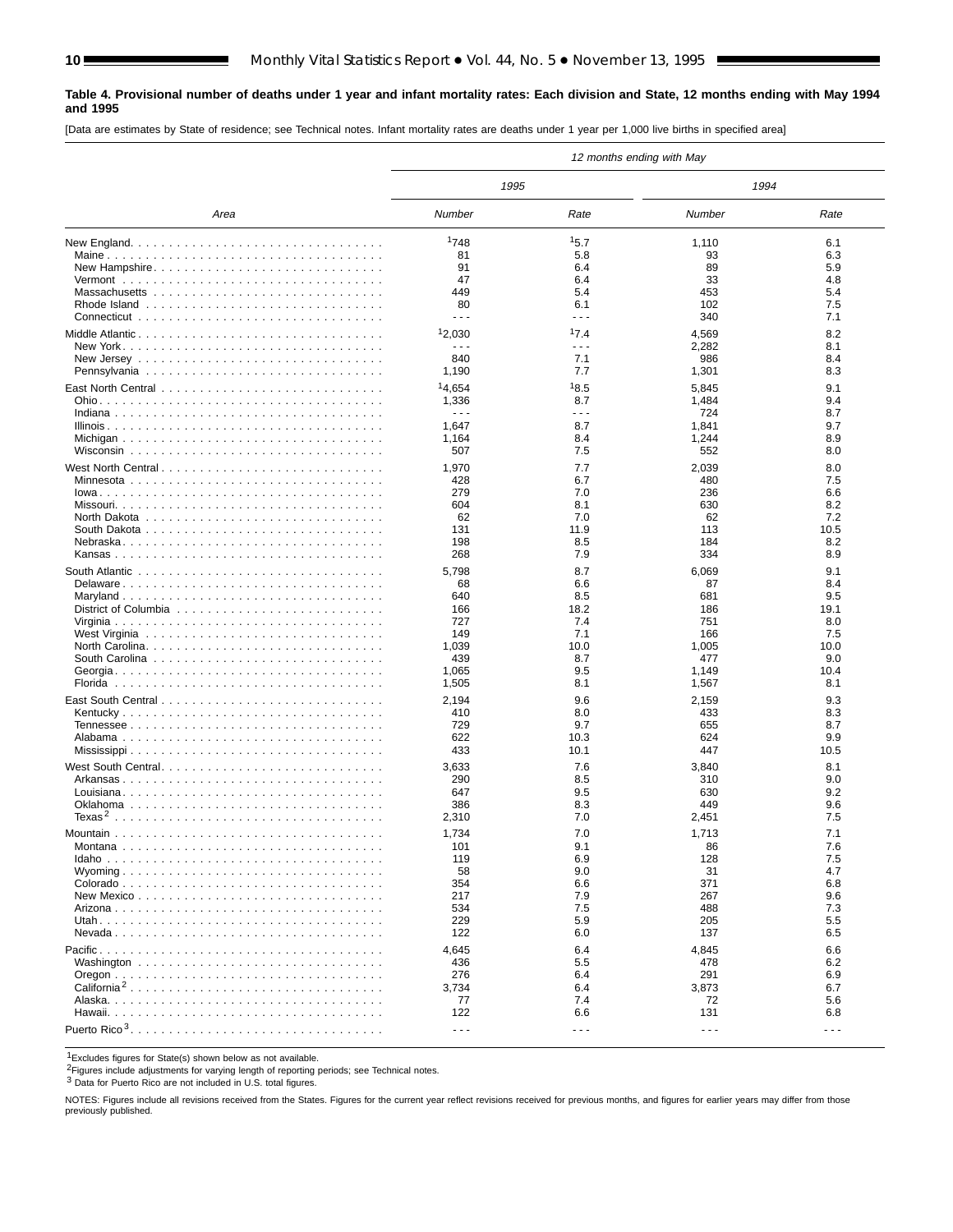#### **Table 5. Provisional number of deaths and death rates, by age, race, and sex, and age-adjusted death rates by race and sex: United States, April 1994 and 1995, cumulative figures 1994 and 1995, and 12 months ending with April 1994 and 1995**

[Data are provisional, estimated from a 10-percent sample of deaths. Age-specific rates on an annual basis per 100,000 population in specified group; age-adjusted<br>rates per 100,000 U.S. standard million population; see Tec

|                                         |                 |                  | April                |                      |                      |                             | January-April    |                             |                      |                    | 12 months ending with April |                  |
|-----------------------------------------|-----------------|------------------|----------------------|----------------------|----------------------|-----------------------------|------------------|-----------------------------|----------------------|--------------------|-----------------------------|------------------|
|                                         |                 | 1995             |                      | 1994                 |                      | 1995                        |                  | 1994                        | 1995                 |                    | 1994                        |                  |
| Age, race, and sex                      | Number          | Rate             | Number               | Rate                 | Number               | Rate                        | Number           | Rate                        | Number               | Rate               | Number                      | Rate             |
| All races, both sexes <sup>1</sup>      |                 |                  |                      |                      |                      |                             |                  |                             |                      |                    |                             |                  |
| All ages                                | 200,000         | 926.1            | 182,000              | 853.0                | 821,000              | 954.0                       | 810,000          | 948.5                       | 2,297,000            | 878.1              | 2,280,000                   | 880.5            |
| Under 1 year                            |                 |                  |                      |                      | 10,200               | 2812.2                      | 10,600           | 2814.9                      | 31,000               | 2806.2             | 32,400                      | 2823.3           |
| $1-4$ years                             | 3,860           | 81.5             | 3,410                | 72.4                 | 2,570                | 49.2                        | 2,450            | 47.0                        | 7,290                | 46.0               | 6,830                       | 43.2             |
| 5–14 years                              |                 |                  |                      |                      | 2,670                | 21.4                        | 2,360            | 19.2                        | 8,860                | 23.4               | 8,390                       | 22.5             |
| 15-24 years.                            | 2,820           | 95.5             | 2,650                | 89.6                 | 10,910               | 92.4                        | 11,200           | 94.7                        | 35,600               | 99.0               | 35,370                      | 98.2             |
| 25-34 years.                            | 4,860           | 144.4            | 4,540                | 133.1                | 19,820               | 146.9                       | 18,770           | 137.4                       | 59,510               | 144.5              | 59,350                      | 142.3            |
| 35-44 years.                            | 9,010           | 259.1            | 7,290                | 213.7                | 34,720               | 250.1                       | 32,130           | 236.2                       | 103,020              | 245.5              | 96,760                      | 235.2            |
| 45-54 years.                            | 12,270          | 484.3            | 10,340               | 424.5                | 48,960               | 485.7                       | 45,250           | 466.8                       | 139,480              | 459.9              | 134,930                     | 463.0            |
| 55–64 years.                            | 20,370          | 1,174.8          | 18,090               | 1,047.8              | 81,710               | 1,178.9                     | 81.690           | 1,183.4                     | 239,810              | 1,139.3            | 239,770                     | 1.143.9          |
| 65-74 years.                            | 41,140          | 2,669.5          | 38,350               | 2,493.4              | 172,050              | 2,791.4                     | 170,990          | 2,780.2                     | 485,620              | 2,591.8            | 488,300                     | 2,612.9          |
| 75–84 years.                            | 56,200          | 6,173.4          | 49,270               | 5,484.0              | 233,600              | 6,428.1                     | 229,840          | 6,408.5                     | 648,590              | 5,895.7            | 640,490                     | 5,902.6          |
| 85 years and over<br>Not stated         | 48,920<br>100   | 16,542.3         | 42,130<br>60         | 14,887.6             | 203,750<br>390       | 17,268.1                    | 198,130<br>200   | 17,545.8                    | 544,290<br>860       | 15,276.2           | 530,210<br>820              | 15,544.1         |
|                                         |                 | $\sim 100$       |                      | $\sim$ $\sim$        |                      | $\sim$ $\sim$               |                  | $\sim 100$                  |                      | $\sim$             |                             | $\sim$ $\sim$    |
| Age-adjusted rate $3 \ldots$ .          | $\sim 100$      | 529.4            | $\sim 100$           | 475.6                | $\sim 100$           | 540.8                       | $\sim 100$       | 535.3                       | $\sim$ $\sim$ $\sim$ | 510.4              | $\sim 100$                  | 511.0            |
| All races, male <sup>1</sup>            |                 |                  |                      |                      |                      |                             |                  |                             |                      |                    |                             |                  |
| All ages<br>Under 1 year                | 100,120         | 951.7            | 89,530               | 858.1                | 413,160<br>5,710     | 982.9<br><sup>2</sup> 884.1 | 407,290<br>6,250 | 977.2<br><sup>2</sup> 940.3 | 1,172,450<br>17,190  | 919.2<br>2872.6    | 1,168,360<br>19,080         | 924.3<br>2948.3  |
|                                         | 2,340           | 96.5             | 2,070                | 85.9                 | 1,500                | 56.7                        | 1,510            | 56.6                        | 4,230                | 52.1               | 3,980                       | 49.2             |
| $1-4$ years<br>5-14 years               |                 |                  |                      |                      | 1,660                | 26.1                        | 1,290            | 20.6                        | 5,410                | 27.9               | 4,940                       | 25.9             |
| 15-24 years.                            | 2,100           | 139.3            | 2,130                | 141.0                | 8,340                | 138.3                       | 8,760            | 144.9                       | 27,210               | 148.3              | 26,910                      | 146.2            |
| 25-34 years.                            | 3,620           | 215.1            | 3,250                | 190.5                | 14,560               | 215.9                       | 13,400           | 196.2                       | 43,830               | 212.9              | 43,700                      | 209.5            |
| 35-44 years.                            | 6,310           | 365.9            | 4,890                | 289.0                | 24,160               | 351.2                       | 22,370           | 331.5                       | 71,790               | 345.1              | 67,130                      | 329.1            |
| 45–54 years.                            | 7,550           | 610.1            | 6,200                | 520.8                | 30,810               | 625.7                       | 28,460           | 600.3                       | 87,870               | 593.1              | 85,240                      | 598.5            |
| 55–64 years.                            | 11,980          | 1,454.5          | 11,330               | 1,381.1              | 48,620               | 1,476.8                     | 50,250           | 1,532.6                     | 144,910              | 1,449.2            | 146,430                     | 1,471.2          |
| 65-74 years.                            | 23,040          | 3,365.6          | 22,100               | 3,248.5              | 97,840               | 3,575.3                     | 98,740           | 3,630.4                     | 276,260              | 3,324.4            | 280,390                     | 3,395.0          |
| 75-84 years.                            | 27,260          | 7,736.5          | 23,860               | 6,923.4              | 113,870              | 8,101.9                     | 112,270          | 8,167.5                     | 315,880              | 7,437.7            | 317,020                     | 7,633.5          |
| 85 years and over                       | 15,870          | 19,212.4         | 13,670               | 17,128.5             | 65,870               | 19,997.0                    | 63,910           | 20,076.8                    | 177,330              | 17,858.0           | 173,040                     | 18,043.8         |
| Not stated                              | 50              | $\sim 100$       | 40                   | $\sim 100$           | 210                  | $\sim 100$                  | 90               | $\sim$ .                    | 540                  | $\cdots$           | 490                         | $\ldots$         |
| Age-adjusted rate <sup>3</sup>          | $\cdots$        | 672.7            | $\sim$ $\sim$ $\sim$ | 613.3                | $\ldots$             | 691.7                       | $\sim 100$       | 692.4                       | $\cdots$             | 656.4              | $\sim 100$                  | 663.6            |
| All races, female <sup>1</sup>          |                 |                  |                      |                      |                      |                             |                  |                             |                      |                    |                             |                  |
| All ages                                | 99,440          | 901.7            | 86,600               | 792.0                | 408,220              | 926.4                       | 396,260          | 907.1                       | 1,131,570            | 846.2              | 1,105,190                   | 834.0            |
| Under 1 year                            |                 |                  |                      |                      | 4,520                | <sup>2</sup> 732.1          | 4,280            | 2672.7                      | 13,910               | 2740.3             | 13,260                      | 2688.5           |
| 1–4 years $\ldots$                      | 1,520           | 65.7             | 1,340                | 58.3                 | 1,060                | 42.1                        | 940              | 36.9                        | 3,060                | 39.5               | 2,840                       | 36.8             |
| 5–14 years $\ldots$                     |                 |                  |                      |                      | 1,010                | 16.6                        | 1,070            | 17.8                        | 3,450                | 18.7               | 3,450                       | 19.0             |
| 15-24 years.                            | 720             | 49.8             | 520                  | 35.9                 | 2,570                | 44.4                        | 2,440            | 42.3                        | 8,380                | 47.6               | 8,470                       | 48.1             |
| 25-34 years.                            | 1,240           | 73.6             | 1,290                | 75.6                 | 5,260                | 77.8                        | 5,380            | 78.8                        | 15,690               | 76.2               | 15,650                      | 75.1             |
| 35-44 years.                            | 2,700           | 154.0            | 2,390                | 139.0                | 10,550               | 150.8                       | 9,760            | 142.2                       | 31,220               | 147.6              | 29,630                      | 142.9            |
| 45-54 years.                            | 4,720           | 364.2            | 4,140                | 332.5                | 18,150               | 351.7                       | 16,800           | 339.2                       | 51,610               | 332.6              | 49,690                      | 333.6            |
| 55–64 years.<br>65–74 years.            | 8,400<br>18,100 | 923.0<br>2,113.2 | 6,770<br>16,260      | 747.0<br>1,895.8     | 33,100<br>74,210     | 909.9<br>2,165.5            | 31,440<br>72,260 | 867.7<br>2,106.5            | 94,900<br>209,360    | 858.8<br>2,008.1   | 93,330<br>207,910           | 847.9<br>1,993.6 |
| 75–84 years.                            | 28,930          | 5,185.3          | 25,420               | 4,590.0              | 119,730              | 5,372.3                     | 117,560          | 5,316.2                     | 332,710              | 4,926.1            | 323,460                     | 4,829.2          |
| 85 years and over                       | 33,050          | 15,501.5         | 28,460               | 14,007.4             | 137,880              | 16,206.0                    | 134,230          | 16,544.1                    | 366,950              | 14,283.8           | 357,160                     | 14,572.0         |
| Not stated $\ldots$ $\ldots$ $\ldots$ . | 50              |                  | 20                   | $\sim$ $\sim$ $\sim$ | 180                  |                             | 110              |                             | 310                  |                    | 330                         |                  |
| Age-adjusted rate $3 \ldots$ .          | $\cdots$        | 409.9            | .                    | 360.8                | $\cdots$             | 415.7                       | $\cdots$         | 405.5                       | $\cdots$             | 388.8              | $\cdots$                    | 384.8            |
| White                                   |                 |                  |                      |                      |                      |                             |                  |                             |                      |                    |                             |                  |
| All ages                                | 172,240         | 962.7            | 152,240              | 857.1                | 706,990              | 988.7                       | 692,680          | 975.9                       | 1,979,670            | 911.9              | 1,954,930                   | 907.4            |
| Under 1 year                            |                 |                  |                      |                      | 6,670                | <sup>2</sup> 675.7          | 6,840            | <sup>2</sup> 669.5          | 20,170               | <sup>2</sup> 668.1 | 20,850                      | 2674.8           |
| $1-4$ years<br>5–14 years               | 2,740           | 73.0             | 2,370                | 63.4                 | 1,730<br>1,940       | 42.0<br>19.7                | 1,670<br>1,660   | 40.3<br>16.9                | 4,810<br>6,310       | 38.4<br>21.0       | 4,760<br>6,140              | 38.0<br>20.7     |
| 15–24 years. $\ldots$                   | 1,950           | 82.7             | 1,910                | 80.8                 | 7,530                | 79.9                        | 7,780            | 82.3                        | 24,970               | 86.9               | 24,680                      | 85.6             |
| 25–34 years.                            | 3,300           | 119.9            | 3,190                | 114.1                | 14,190               | 128.5                       | 12,890           | 115.1                       | 42,650               | 126.6              | 42,140                      | 123.2            |
| 35-44 years.                            | 6,470           | 223.4            | 5,240                | 184.2                | 24,410               | 211.1                       | 22,430           | 197.6                       | 73,420               | 209.9              | 68,550                      | 199.7            |
| 45-54 years                             | 9,340           | 430.9            | 8,030                | 384.6                | 37,470               | 434.3                       | 34,970           | 420.7                       | 106,870              | 411.3              | 103,980                     | 415.8            |
| 55-64 years.                            | 16,880          | 1,125.9          | 14,790               | 988.6                | 66,210               | 1,104.5                     | 66,820           | 1,117.0                     | 195,260              | 1,071.7            | 195,940                     | 1,077.7          |
| 65–74 years.                            | 35,670          | 2,607.8          | 33,650               | 2,461.7              | 148,100              | 2,706.6                     | 148,370          | 2,713.8                     | 419,020              | 2,517.7            | 422,660                     | 2,542.3          |
| 75-84 years.                            | 50,410          | 6,105.7          | 44,270               | 5,437.3              | 210,270              | 6,379.9                     | 206,370          | 6,350.0                     | 584,300              | 5,856.5            | 576,570                     | 5,861.2          |
| 85 years and over                       | 45,400          | 16,861.0         | 38,770               | 14,998.5             | 188,160              | 17,515.4                    | 182,770          | 17,726.9                    | 501,260              | 15,437.6           | 488,140                     | 15,670.6         |
| Not stated                              | 80              | $\sim$ $\sim$    | 30                   | $\sim$ $\sim$        | 300                  | $\sim$ $\sim$               | 110              | $\sim$ $\sim$               | 620                  | $\sim$ $\sim$      | 530                         | $\sim$ $\sim$    |
| Age-adjusted rate $3 \ldots$ .          | $\sim$ $\sim$   | 502.8            | $\sim$ $\sim$ $\sim$ | 453.0                | $\sim$ $\sim$ $\sim$ | 511.0                       | $\sim 100$       | 506.5                       | $\sim 100$           | 482.4              | $\sim$ $\sim$               | 483.1            |

See footnotes at end of table.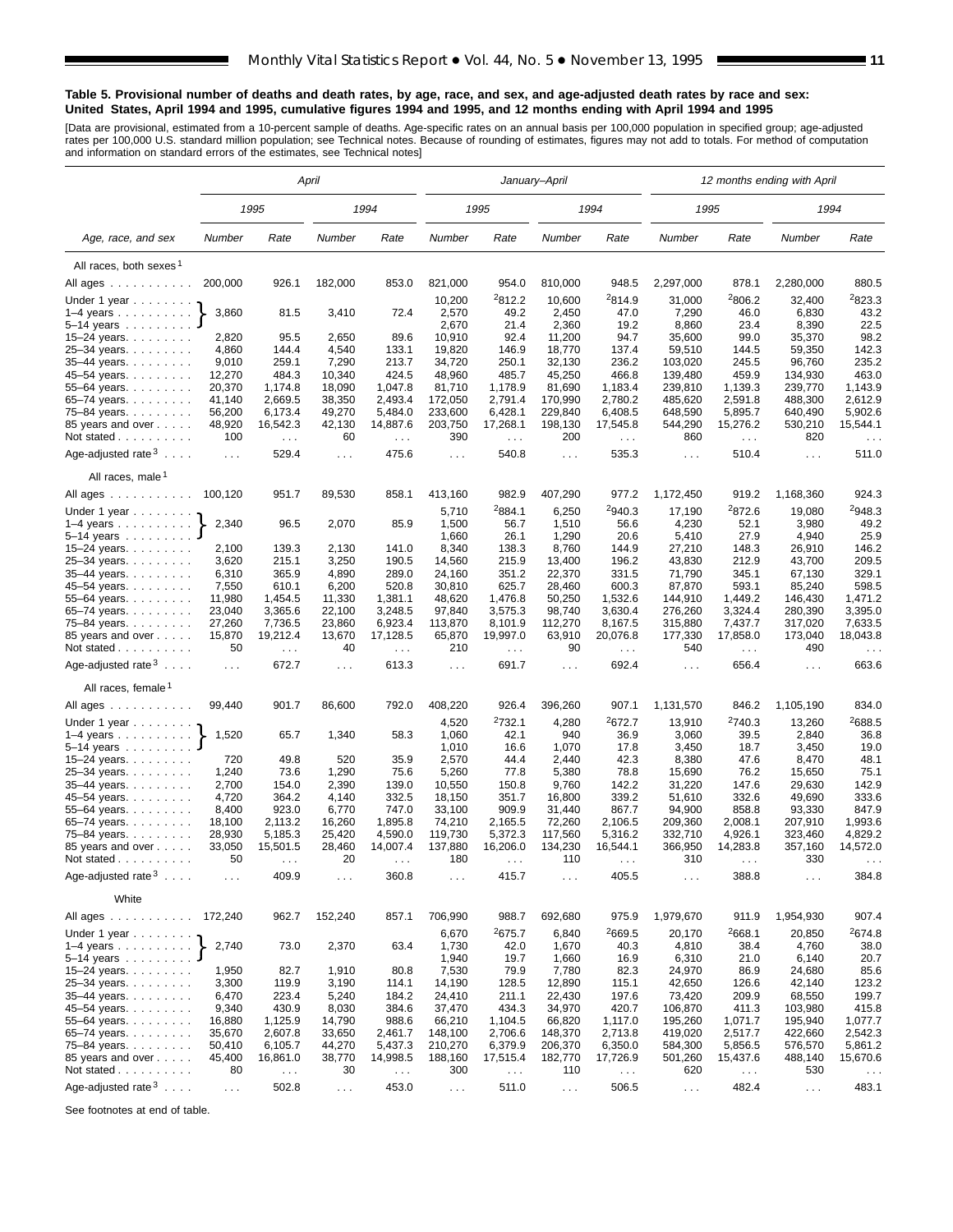#### **Table 5. Provisional number of deaths and death rates, by age, race, and sex, and age-adjusted death rates by race and sex: United States, April 1994 and 1995, cumulative figures 1994 and 1995, and 12 months ending with April 1994 and 1995—Con.**

[Data are provisional, estimated from a 10-percent sample of deaths. Age-specific rates on an annual basis per 100,000 population in specified group; age-adjusted<br>rates per 100,000 U.S. standard million population; see Tec

|                                  |                             |                                  | April          |                           | January-April    |                                  |                             |                      |                      | 12 months ending with April      |                      |                                  |
|----------------------------------|-----------------------------|----------------------------------|----------------|---------------------------|------------------|----------------------------------|-----------------------------|----------------------|----------------------|----------------------------------|----------------------|----------------------------------|
|                                  |                             | 1995                             |                | 1994                      |                  | 1995                             |                             | 1994                 |                      | 1995                             |                      | 1994                             |
| Age, race, and sex               | Number                      | Rate                             | Number         | Rate                      | Number           | Rate                             | Number                      | Rate                 | Number               | Rate                             | Number               | Rate                             |
| White male                       |                             |                                  |                |                           |                  |                                  |                             |                      |                      |                                  |                      |                                  |
| All ages                         | 85,500                      | 974.3                            | 76,380         | 876.9                     | 351,550          | 1,002.4                          | 346,370                     | 995.2                | 995,940              | 935.5                            | 992,860              | 939.9                            |
|                                  |                             |                                  |                |                           | 3,760            | <sup>2</sup> 739.6               | 3,980                       | <sup>2</sup> 761.0   | 11,120               | <sup>2</sup> 718.3               | 12,130               | <sup>2</sup> 766.8               |
| Under 1 year<br>$1-4$ years      | 1,660                       | 86.1                             | 1,490          | 77.7                      | 1,080            | 51.7                             | 1,050                       | 49.7                 | 2,870                | 44.6                             | 2,820                | 43.9                             |
| 5–14 years $\ldots$              |                             |                                  |                |                           | 1,210            | 24.0                             | 910                         | 18.1                 | 3,810                | 24.7                             | 3,680                | 24.2                             |
| 15-24 years.                     | 1,480                       | 122.4                            | 1,550          | 127.8                     | 5,730            | 118.4                            | 6,050                       | 124.6                | 18,810               | 127.6                            | 18,450               | 124.7                            |
| 25-34 years.                     | 2,530                       | 182.0                            | 2,260          | 160.1                     | 10,630           | 190.8                            | 9,360                       | 165.4                | 31,900               | 187.4                            | 31,340               | 181.4                            |
| 35-44 years.                     | 4,550                       | 313.3                            | 3,490          | 244.7                     | 17,220           | 297.1                            | 15,670                      | 275.3                | 52,020               | 296.7                            | 48,210               | 280.2                            |
| 45-54 years.                     | 5,680                       | 530.8                            | 4,750          | 460.8                     | 23,710           | 556.9                            | 22,110                      | 539.1                | 67,850               | 529.1                            | 66,350               | 537.4                            |
| 55-64 years.                     | 10,190                      | 1,414.8                          | 9,310          | 1,295.6                   | 40,080           | 1,391.4                          | 41,570                      | 1,446.6              | 119,470              | 1,365.1                          | 120,720              | 1,383.3                          |
| 65-74 years.                     | 20,340                      | 3,323.5                          | 19,540         | 3,210.5                   | 85,150           | 3,480.0                          | 86,020                      | 3,534.8              | 240,670              | 3,237.4                          | 245,020              | 3,313.3                          |
| 75-84 years.                     | 24,570                      | 7,663.0                          | 21,540         | 6,878.5                   | 102,770          | 8,036.4                          | 101,130                     | 8,096.7              | 285,380              | 7,387.5                          | 286,120              | 7,581.3                          |
| 85 years and over                | 14,460                      | 19,396.9                         | 12,420         | 17,191.1                  | 60,030           | 20,191.0                         | 58,450                      | 20,316.1             | 161,620              | 17,997.8                         | 157,710              | 18,169.4                         |
| Not stated                       | 40                          | $\sim$ $\sim$                    | 20             | $\sim$ $\sim$             | 170              | $\sim$ $\sim$                    | 60                          | $\sim$               | 400                  | $\sim$ $\sim$                    | 320                  | $\sim$ $\sim$                    |
| Age-adjusted rate $3 \ldots$ .   | $\sim$ $\sim$ $\sim$        | 639.5                            | $\cdots$       | 581.7                     | $\sim 100$       | 653.4                            | $\sim 100$                  | 653.0                | $\sim 100$           | 619.4                            | $\sim 100$           | 626.1                            |
| White female                     |                             |                                  |                |                           |                  |                                  |                             |                      |                      |                                  |                      |                                  |
| All ages                         | 86,740                      | 951.5                            | 75,860         | 838.1                     | 355,440          | 975.6                            | 346,310                     | 957.4                | 983,730              | 889.2                            | 962,080              | 876.2                            |
| Under 1 year                     |                             |                                  |                |                           | 2,920            | 2606.3                           | 2,860                       | 2575.5               | 9,050                | 2615.2                           | 8,730                | <sup>2</sup> 578.9               |
| $1-4$ years                      | 1,080                       | 59.1                             | 880            | 48.4                      | 640              | 31.9                             | 620                         | 30.8                 | 1,940                | 31.7                             | 1,940                | 31.8                             |
| $5-14$ years $\ldots$ $\ldots$ . |                             |                                  |                |                           | 730              | 15.1                             | 750                         | 15.8                 | 2,500                | 17.1                             | 2,460                | 17.0                             |
| 15-24 years.                     | 470                         | 40.9                             | 350            | 30.4                      | 1,800            | 39.2                             | 1,730                       | 37.3                 | 6,160                | 44.0                             | 6,230                | 44.4                             |
| 25-34 years.                     | 770                         | 56.5                             | 930            | 67.2                      | 3,560            | 65.2                             | 3,530                       | 63.9                 | 10,750               | 64.4                             | 10,800               | 63.8                             |
| $35 - 44$ years.                 | 1,930                       | 133.6                            | 1,740          | 122.7                     | 7,190            | 124.7                            | 6,760                       | 119.3                | 21,400               | 122.7                            | 20,340               | 118.8                            |
| 45–54 years.                     | 3,660<br>6,690              | 333.5<br>858.9                   | 3,280<br>5,480 | 310.3<br>704.9            | 13,760<br>26,130 | 315.1<br>839.0                   | 12,860<br>25,250            | 305.3<br>812.0       | 39,020<br>75,790     | 296.5<br>800.6                   | 37,630<br>75,220     | 297.2<br>795.6                   |
| 55-64 years.<br>65-74 years.     | 15,330                      | 2,028.2                          | 14,110         | 1,860.7                   | 62,950           | 2.081.4                          | 62,350                      | 2,055.2              | 178,360              | 1,936.8                          | 177,630              | 1,924.5                          |
| 75–84 years.                     | 25,840                      | 5,117.0                          | 22,730         | 4,536.5                   | 107,500          | 5,329.6                          | 105,240                     | 5,259.4              | 298,910              | 4,888.9                          | 290,450              | 4,790.5                          |
| 85 years and over<br>Not stated  | 30,940<br>40                | 15,890.1<br>$\sim$ $\sim$ $\sim$ | 26,360<br>10   | 14,153.3<br>$\sim$ $\sim$ | 128,130<br>130   | 16,490.4<br>$\sim$ $\sim$ $\sim$ | 124,320<br>50               | 16,727.2<br>$\sim$   | 339,640<br>220       | 14,458.9<br>$\sim$ $\sim$ $\sim$ | 330,430<br>210       | 14,705.4<br>$\sim$ $\sim$ $\sim$ |
| Age-adjusted rate $3 \ldots$ .   | $\sim 100$                  | 388.1                            | $\cdots$       | 345.7                     | $\cdots$         | 392.2                            | $\cdots$                    | 385.3                | $\sim 100$           | 367.6                            | $\cdots$             | 364.5                            |
| <b>Black</b>                     |                             |                                  |                |                           |                  |                                  |                             |                      |                      |                                  |                      |                                  |
| All ages                         | 24,030                      | 885.0                            | 21,330         | 797.2                     | 101,040          | 932.0                            | 98,510                      | 922.3                | 286,040              | 870.7                            | 282,560              | 873.4                            |
|                                  |                             |                                  |                |                           | 3,230            | <sup>2</sup> 1,584.0             | 3,290                       | 21,580.2             | 9,790                | 21,579.0                         | 10,450               | 21,650.9                         |
| Under 1 year<br>$1-4$ years      | $\blacktriangleright$ 1,030 | 139.5                            | 910            | 124.3                     | 800<br>640       | 96.5<br>32.7                     | 630<br>600                  | 76.4<br>31.2         | 2,220<br>2,080       | 88.8<br>35.6                     | 1,670<br>1,910       | 66.7<br>33.4                     |
| $5 - 14$ years<br>15-24 years.   | 810                         | 181.2                            | 700            | 158.2                     | 2,920            | 164.1                            | 3,040                       | 171.9                | 9,210                | 169.9                            | 9,450                | 176.0                            |
| 25-34 years.                     | 1,390                       | 311.4                            | 1,220          | 271.9                     | 5,150            | 288.0                            | 5,190                       | 288.9                | 15,120               | 277.6                            | 15,200               | 277.7                            |
| 35-44 years.                     | 2,310                       | 545.4                            | 1,910          | 464.5                     | 9,460            | 559.4                            | 9,070                       | 553.4                | 27,060               | 531.1                            | 25,960               | 525.5                            |
| 45-54 years.                     | 2,610                       | 991.1                            | 2,130          | 850.2                     | 10,080           | 964.2                            | 9,230                       | 927.3                | 28,740               | 916.7                            | 27,810               | 932.0                            |
| 55-64 years.                     | 3,170                       | 1,820.1                          | 2,900          | 1,693.9                   | 13,690           | 1,970.1                          | 13,110                      | 1,916.3              | 39,130               | 1,858.9                          | 38,710               | 1,866.4                          |
| 65-74 years.                     | 4,840                       | 3,655.3                          | 4,170          | 3,170.9                   | 21,090           | 3,989.0                          | 20,120                      | 3,827.5              | 58,830               | 3,665.4                          | 58,270               | 3,655.6                          |
| 75-84 years.                     | 4,850                       | 7,161.2                          | 4,420          | 6,534.2                   | 20,330           | 7,511.6                          | 20,700                      | 7,677.7              | 56,210               | 6,846.5                          | 55,970               | 6,859.1                          |
| 85 years and over                | 3,000                       | 13,419.1                         | 2,940          | 14,600.0                  | 13,560           | 15,163.6                         | 13,460                      | 16,764.1             | 37,440               | 13,866.7                         | 36,870               | 15,110.7                         |
| Not stated $\ldots$              | 20                          |                                  | 30             |                           | 90               |                                  | 90                          |                      | 210                  |                                  | 290                  |                                  |
| Age-adjusted rate $3 \ldots$ .   | $\sim$ $\sim$ $\sim$        | 792.5                            | $\sim$         | 709.0                     | $\sim$ .         | 827.4                            | $\sim$ $\sim$ $\sim$        | 817.4                | $\sim$ $\sim$ $\sim$ | 777.5                            | $\sim$ $\sim$ $\sim$ | 782.7                            |
| <b>Black male</b>                |                             |                                  |                |                           |                  |                                  |                             |                      |                      |                                  |                      |                                  |
| All ages                         | 12,720                      | 987.7                            | 11,630         | 916.2                     | 54,020           | 1,050.6                          | 53,850                      | 1,062.9              | 154,450              | 991.4                            | 154,850              | 1,009.1                          |
| Under 1 year                     |                             |                                  |                |                           | 1,720            | <sup>2</sup> 1,671.8             | 2,060                       | <sup>2</sup> 1,942.5 | 5,420                | 21,720.6                         | 6,360                | 21,981.3                         |
| $1-4$ years                      | 620                         | 165.5                            | 520            | 140.1                     | 390              | 94.0                             | 350                         | 83.7                 | 1,170                | 92.3                             | 920                  | 72.6                             |
| 5-14 years                       |                             |                                  |                |                           | 410              | 41.9                             | 330                         | 34.4                 | 1,330                | 44.9                             | 1,050                | 36.2                             |
| 15–24 years. $\ldots$            | 570                         | 255.2                            | 550            | 248.8                     | 2,300            | 258.9                            | 2,420                       | 275.0                | 7,330                | 270.8                            | 7,610                | 283.8                            |
| 25-34 years.                     | 930                         | 440.6                            | 910            | 428.5                     | 3,590            | 424.6                            | 3,560                       | 420.0                | 10,630               | 412.7                            | 10,890               | 420.6                            |
| 35-44 years.<br>45-54 years.     | 1,610<br>1,680              | 814.8<br>1,407.7                 | 1,290<br>1,310 | 672.7<br>1,153.3          | 6,360<br>6,300   | 805.7<br>1,327.6                 | 6,280<br>5,660              | 820.5<br>1,254.1     | 18,050<br>17,830     | 759.7<br>1,255.6                 | 17,510<br>17,000     | 760.6<br>1,256.5                 |
| 55-64 years.                     | 1,580                       | 2,087.2                          | 1,770          | 2,371.7                   | 7,540            | 2,497.3                          | 7,650                       | 2,564.8              | 22,340               | 2,441.5                          | 22,740               | 2,515.5                          |
| 65-74 years.                     | 2,400                       | 4,358.2                          | 2,270          | 4,159.4                   | 11,080           | 5,042.8                          | 11,300                      | 5,184.8              | 31,200               | 4,677.7                          | 31,490               | 4,771.2                          |
| 75-84 years.                     | 2,210                       | 8,992.7                          | 1,950          | 8,015.2                   | 9,530            | 9,692.7                          | 9,710                       | 10,014.5             | 26,120               | 8,794.6                          | 26,360               | 8,996.6                          |
| 85 years and over                | 1,110                       | 17,094.9                         | 1,030          | 17,650.2                  | 4,760            | 18,288.5                         | 4,500                       | 19,278.2             | 12,890               | 16,525.6                         | 12,760               | 17,971.8                         |
| Not stated                       | 10                          | $\sim$ $\sim$                    | 20             | $\sim$ $\sim$             | 40               | $\sim$ $\sim$                    | 30                          | $\sim$ .             | 130                  | $\sim$ $\sim$                    | 170                  |                                  |
| Age-adjusted rate $3 \ldots$ .   | $\ldots$                    | 1,017.0                          | $\sim$ $\sim$  | 954.8                     | $\sim$ $\sim$    | 1,086.4                          | $\mathcal{L}^{\mathcal{L}}$ | 1,104.8              | $\sim$ $\sim$        | 1,030.3                          | $\sim$ $\sim$        | 1,053.4                          |
|                                  |                             |                                  |                |                           |                  |                                  |                             |                      |                      |                                  |                      |                                  |

See footnotes at end of table.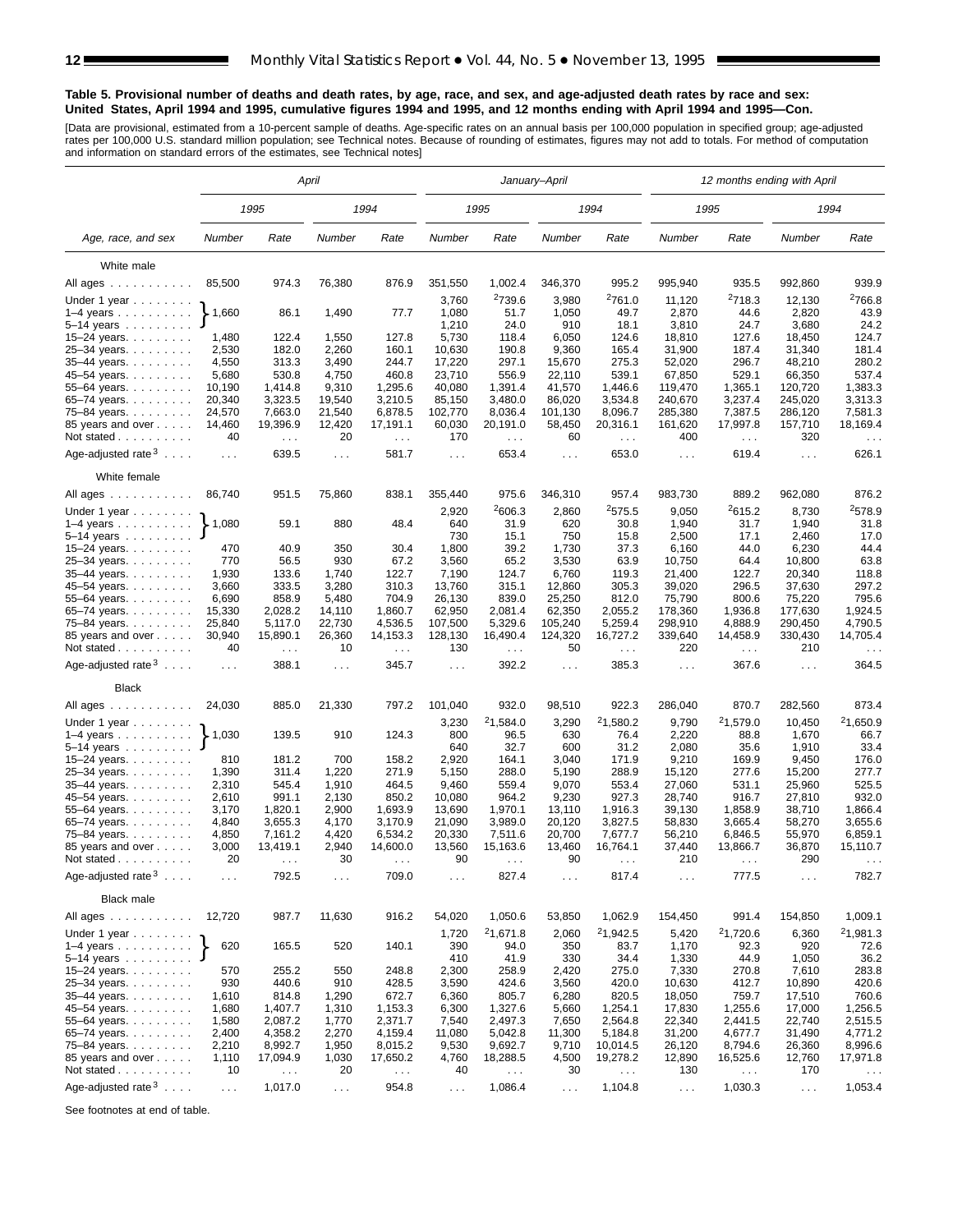#### **Table 5. Provisional number of deaths and death rates, by age, race, and sex, and age-adjusted death rates by race and sex: United States, April 1994 and 1995, cumulative figures 1994 and 1995, and 12 months ending with April 1994 and 1995—Con.**

[Data are provisional, estimated from a 10-percent sample of deaths. Age-specific rates on an annual basis per 100,000 population in specified group; age-adjusted<br>rates per 100,000 U.S. standard million population; see Tec

|                                                               |        |            | April    |                      |          |                      | January-April |                      |          | 12 months ending with April |          |                      |
|---------------------------------------------------------------|--------|------------|----------|----------------------|----------|----------------------|---------------|----------------------|----------|-----------------------------|----------|----------------------|
|                                                               |        | 1995       |          | 1994                 |          | 1995                 |               | 1994                 |          | 1995                        |          | 1994                 |
| Age, race, and sex                                            | Number | Rate       | Number   | Rate                 | Number   | Rate                 | Number        | Rate                 | Number   | Rate                        | Number   | Rate                 |
| <b>Black female</b>                                           |        |            |          |                      |          |                      |               |                      |          |                             |          |                      |
| All ages                                                      | 11,310 | 792.3      | 9,700    | 689.7                | 47,020   | 825.1                | 44,660        | 795.3                | 131,580  | 761.8                       | 127,710  | 750.9                |
| Under 1 year $\mathbf{r}$                                     |        |            |          |                      | 1,510    | 21,503.7             | 1,230         | 21,188.3             | 4,370    | 21,432.8                    | 4,090    | 21,310.9             |
| 1–4 years $\}$                                                | 410    | 112.7      | 390      | 108.0                | 410      | 101.6                | 290           | 71.3                 | 1,060    | 86.0                        | 750      | 60.7                 |
| $5 - 14$ years                                                |        |            |          |                      | 230      | 24.2                 | 270           | 30.0                 | 740      | 25.7                        | 870      | 30.8                 |
| 15–24 years. $\ldots$                                         | 230    | 102.9      | 150      | 67.7                 | 620      | 69.4                 | 610           | 67.8                 | 1,890    | 69.7                        | 1,840    | 68.5                 |
| 25-34 years.                                                  | 460    | 195.5      | 310      | 131.2                | 1,560    | 165.5                | 1,620         | 171.2                | 4,480    | 156.0                       | 4,310    | 149.4                |
| $35 - 44$ years.                                              | 700    | 309.8      | 610      | 278.0                | 3,100    | 344.1                | 2,790         | 320.1                | 9,010    | 331.4                       | 8,450    | 320.3                |
| 45-54 years.                                                  | 930    | 645.8      | 810      | 591.5                | 3,780    | 661.3                | 3,570         | 654.4                | 10,910   | 636.2                       | 10,810   | 662.8                |
| 55-64 years. $\ldots$                                         | 1,590  | 1,614.8    | 1,130    | 1,170.1              | 6,150    | 1,565.1              | 5,460         | 1,415.1              | 16.780   | 1.410.1                     | 15,970   | 1,365.0              |
| 65–74 years. $\ldots$                                         | 2,450  | 3.167.7    | 1,910    | 2.482.7              | 10,010   | 3.242.4              | 8,820         | 2.869.4              | 27,620   | 2,944.6                     | 26,790   | 2,868.3              |
| 75-84 years.                                                  | 2,640  | 6.118.1    | 2,470    | 5,702.4              | 10,800   | 6,263.3              | 10,990        | 6,365.2              | 30,090   | 5.742.4                     | 29,610   | 5,661.6              |
| 85 years and over                                             | 1,890  | 11,914.5   | 1,910    | 13,355.4             | 8,810    | 13,884.5             | 8,950         | 15,734.1             | 24,550   | 12,786.5                    | 24,110   | 13,936.4             |
| Not stated                                                    | 10     | $\sim 100$ | 10       | $\sim$ $\sim$ $\sim$ | 50       | $\sim$ $\sim$ $\sim$ | 60            | $\sim$ $\sim$ $\sim$ | 80       | $\sim$ $\sim$ $\sim$        | 120      | $\sim$ $\sim$ $\sim$ |
| Age-adjusted rate <sup>3</sup><br>$\sim$ $\sim$ $\sim$ $\sim$ | .      | 617.3      | $\cdots$ | 517.3                | $\cdots$ | 628.5                | $\cdots$      | 596.0                | $\cdots$ | 581.6                       | $\cdots$ | 573.7                |

1Includes races other than white and black.

2Death rates for ''Under 1 year'' (based on population estimates) differ from infant mortality rates (based on live births); see table 9 for infant mortality rates.

3For method of computation, see Technical notes.

NOTES: Figures include all revisions received from the States. Cumulative and 12-month figures for the current year reflect revisions received for previous months, and figures for earlier years may differ from those previously published. Data include adjustments for New Jersey, which is not included in the sample for April 1995.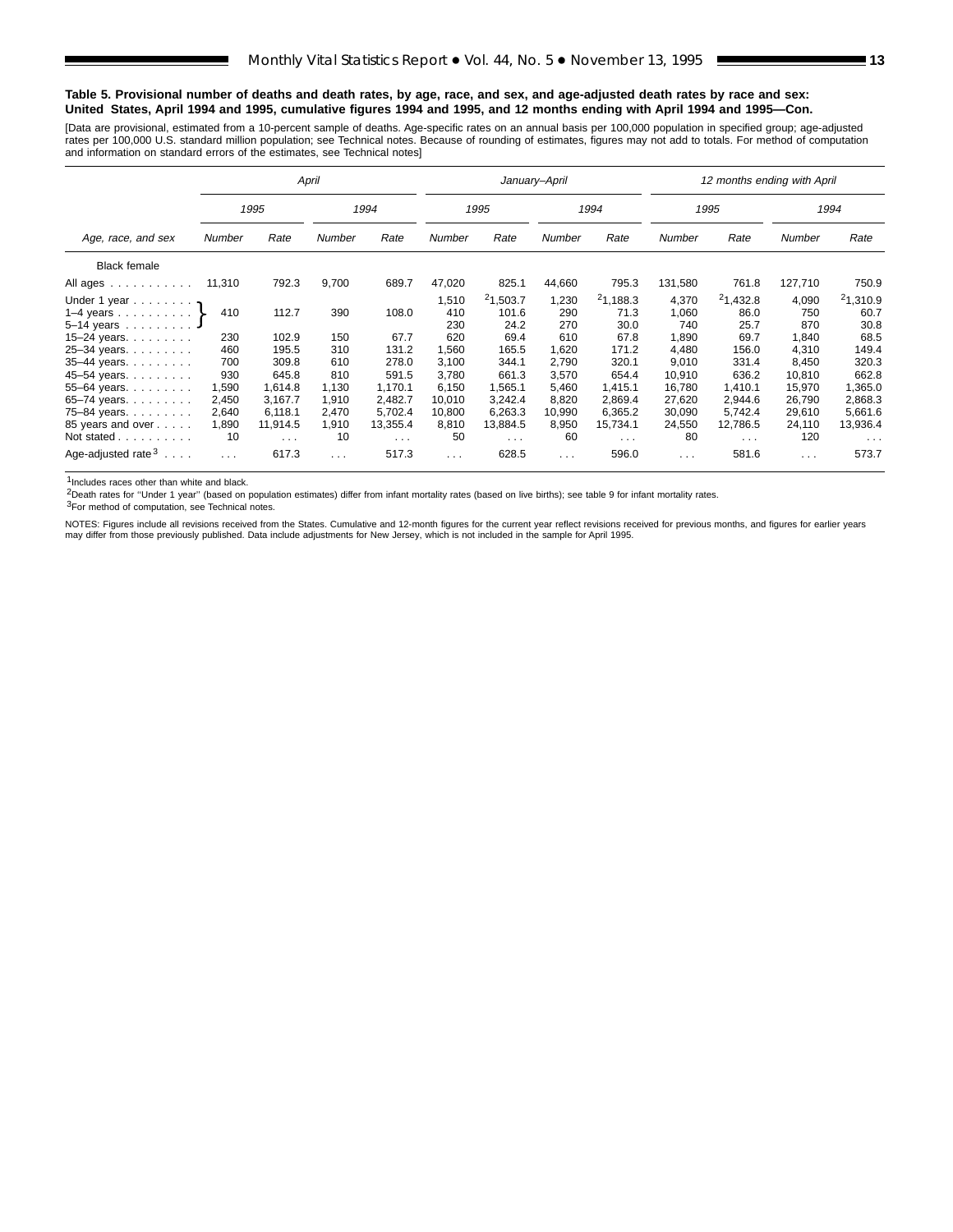#### Table 6. Provisional number of deaths and death rates for 72 selected causes and Human immunodeficiency virus infection: United States, April 1994 and 1995, cumulative figures 1994 and 1995, and 12 months ending with April 1994 and 1995

**14**

H

[Data are provisional, estimated from <sup>a</sup> 10-percent sample of deaths. Rates on an annual basis per 100,000 estimated population. Because of rounding of estimates, figures may not add to totals. For method of computation and information on standard errors of the estimates, see Technical notes. For explanation of asterisk preceding cause-of-death category numbers, see Technical notes]

|                                                                                                  | April   |         |                          |         | January-April |         |         |         |           |         | 12 months ending with April |       |
|--------------------------------------------------------------------------------------------------|---------|---------|--------------------------|---------|---------------|---------|---------|---------|-----------|---------|-----------------------------|-------|
|                                                                                                  | 1995    |         | 1994                     |         | 1995          |         | 1994    |         | 1995      |         | 1994                        |       |
| Cause of death (Ninth Revision, International Classification of Diseases, 1975)                  | Number  | Rate    | Number                   | Rate    | Number        | Rate    | Number  | Rate    | Number    | Rate    | Number                      | Rate  |
|                                                                                                  | 200,000 | 926.1   | 182,000                  | 853.0   | 821,000       | 954.0   | 810,000 | 948.5   | 2,297,000 | 878.1   | 2,280,000                   | 880.5 |
|                                                                                                  |         |         |                          |         |               |         | 10      | $\star$ |           |         | 10                          |       |
|                                                                                                  | 40      |         | 70                       |         | 200           | 0.2     | 310     | 0.4     | 650       | 0.2     | 650                         | 0.3   |
|                                                                                                  | 120     | 0.5     | 110                      | 0.5     | 610           | 0.7     | 480     | 0.6     | 1.580     | 0.6     | 1.430                       | 0.6   |
|                                                                                                  | 90      |         | 110                      | 0.5     | 470           | 0.5     | 400     | 0.5     | 1,160     | 0.4     | 1,150                       | 0.4   |
|                                                                                                  | 30      |         |                          |         | 140           | 0.2     | 80      |         | 420       | 0.2     | 280                         | 0.1   |
|                                                                                                  | ÷       |         |                          |         |               |         | 20      | $\star$ |           |         | 20                          |       |
|                                                                                                  |         |         | $\overline{\phantom{a}}$ |         | 10            |         |         |         | 10        |         |                             |       |
|                                                                                                  | 50      |         | 20                       |         | 140           | 0.2     | 110     | 0.1     | 330       | 0.1     | 260                         | 0.1   |
|                                                                                                  | 1.890   | 8.8     | 1.620                    | 7.6     | 7.900         | 9.2     | 7.560   | 8.9     | 20.240    | 7.7     | 20.630                      | 8.0   |
|                                                                                                  |         |         |                          |         |               |         |         |         |           |         |                             |       |
|                                                                                                  |         | $\star$ | $\overline{\phantom{0}}$ | $\star$ |               | $\star$ |         | $\star$ | 10        | $\star$ |                             |       |
|                                                                                                  | 260     | 1.2     | 180                      | 0.8     | 1,150         | 1.3     | 910     | 1.0     | 3,060     | 1.2     | 2,600                       | 1.0   |
|                                                                                                  | 10      |         |                          |         | 80            |         | 60      |         | 120       | 0.0     | 150                         | 0.1   |
| All other infectious and parasitic                                                               |         |         |                          |         |               |         |         |         |           |         |                             |       |
| diseases <sup>1</sup> .001-003,005,020-032,037,039-041,*042-*044,046-054,056-066,071-088,098-139 | 4.200   | 19.5    | 3.440                    | 16.1    | 16.980        | 19.7    | 15,080  | 17.7    | 48.680    | 18.6    | 44.940                      | 17.4  |
| Malignant neoplasms, including neoplasms of lymphatic and hematopoietic tissues 140–208          | 44,200  | 205.1   | 40,340                   | 188.8   | 180,530       | 209.7   | 176,870 | 207.2   | 542,220   | 207.5   | 530,240                     | 204.8 |
|                                                                                                  | 580     | 2.7     | 520                      | 2.4     | 2.840         | 3.3     | 2.510   | 2.9     | 8,080     | 3.1     | 7.970                       | 3.1   |
| Malignant neoplasms of digestive organs and peritoneum150–159                                    | 10.190  | 47.3    | 9.540                    | 44.6    | 41.680        | 48.4    | 41.340  | 48.4    | 127,260   | 48.7    | 124.840                     | 48.2  |
|                                                                                                  | 12,760  | 59.2    | 11,500                   | 53.8    | 52,270        | 60.7    | 50,270  | 58.9    | 155,980   | 59.7    | 151,960                     | 58.7  |
|                                                                                                  | 3,600   | 16.7    | 3,380                    | 15.8    | 15,030        | 17.5    | 14,450  | 16.9    | 44,700    | 17.1    | 43,940                      | 17.0  |
|                                                                                                  | 5.160   | 23.9    | 4,510                    | 21.1    | 20,730        | 24.1    | 20,130  | 23.6    | 62,550    | 23.9    | 60,040                      | 23.2  |
|                                                                                                  | 1.830   | 8.5     | 1,680                    | 7.9     | 7.850         | 9.1     | 7,580   | 8.9     | 22,200    | 8.5     | 21.950                      | 8.5   |
| Malignant neoplasms of all other and unspecified sites170–173,190–199                            | 5.450   | 25.3    | 4,980                    | 23.3    | 21,700        | 25.2    | 22.060  | 25.8    | 67,110    | 25.7    | 66.690                      | 25.8  |
|                                                                                                  | 1,710   | 7.9     | 1,600                    | 7.5     | 6,510         | 7.5     | 6,960   | 8.1     | 19,520    | 7.5     | 19,290                      | 7.5   |
| Other malignant neoplasms of lymphatic and hematopoietic tissues. 200–203                        | 2,910   | 13.5    | 2,640                    | 12.3    | 11,920        | 13.8    | 11,560  | 13.5    | 34,820    | 13.3    | 33,550                      | 13.0  |
| Benign neoplasms, carcinoma in situ, and neoplasms of uncertain behavior and                     |         |         |                          |         |               |         |         |         |           |         |                             |       |
|                                                                                                  | 640     | 3.0     | 560                      | 2.6     | 3,160         | 3.7     | 2,580   | 3.0     | 8,260     | 3.2     | 8,050                       | 3.1   |
|                                                                                                  | 5,210   | 24.2    | 4,130                    | 19.3    | 21,020        | 24.4    | 19.300  | 22.6    | 56.980    | 21.8    | 54,720                      | 21.1  |
|                                                                                                  | 390     | 1.8     | 210                      | 1.0     | 1,350         | 1.6     | 1.110   | 1.3     | 3,430     | 1.3     | 3,400                       | 1.3   |
|                                                                                                  | 330     | 1.5     | 400                      | 1.9     | 1,550         | 1.8     | 1.410   | 1.6     | 4,290     | 1.6     | 4,380                       | 1.7   |
|                                                                                                  | 80      |         | 40                       |         | 360           | 0.4     | 370     | 0.4     | 930       | 0.4     | 860                         | 0.3   |
|                                                                                                  | 82,050  | 380.8   | 73,940                   | 346.0   | 341,260       | 396.3   | 337,470 | 395.3   | 942,980   | 360.9   | 938,010                     | 362.3 |
|                                                                                                  | 64,110  | 297.5   | 57,600                   | 269.6   | 264,700       | 307.4   | 262,360 | 307.3   | 733,080   | 280.6   | 733,280                     | 283.2 |
| Rheumatic fever and rheumatic heart disease390-398                                               | 440     | 2.0     | 540                      | 2.5     | 1,980         | 2.3     | 1,970   | 2.3     | 5,530     | 2.1     | 5,560                       | 2.1   |
|                                                                                                  | 1,960   | 9.1     | 1,910                    | 8.9     | 8,410         | 9.8     | 8,430   | 9.9     | 23,770    | 9.1     | 23,110                      | 8.9   |
|                                                                                                  | 150     | 0.7     | 220                      | 1.0     | 920           | 1.1     | 680     | 0.8     | 2,440     | 0.9     | 2,170                       | 0.8   |
|                                                                                                  | 42,330  | 196.4   | 38,050                   | 178.1   | 173,600       | 201.6   | 173,070 | 202.7   | 482,670   | 184.7   | 482,670                     | 186.4 |
|                                                                                                  | 18,820  | 87.3    | 17,910                   | 83.8    | 79,280        | 92.1    | 81,220  | 95.1    | 223,180   | 85.4    | 226,610                     | 87.5  |
|                                                                                                  | 220     | 1.0     | 190                      | 0.9     | 970           | 1.1     | 980     | 1.1     | 2,680     | 1.0     | 2,950                       | 1.1   |
| Angina pectoris                                                                                  | 50      |         | 100                      |         | 270           | 0.3     | 360     | 0.4     | 810       | 0.3     | 820                         | 0.3   |
| Old myocardial infarction and other forms of                                                     |         |         |                          |         |               |         |         |         |           |         |                             |       |
|                                                                                                  | 23.230  | 107.8   | 19.860                   | 92.9    | 93.080        | 108.1   | 90.510  | 106.0   | 256.010   | 98.0    | 252.280                     | 97.4  |
|                                                                                                  | 1.300   | 6.0     | 980                      | 4.6     | 5,680         | 6.6     | 5.020   | 5.9     | 15.150    | 5.8     | 14,360                      | 5.5   |
|                                                                                                  | 17,930  | 83.2    | 15,900                   | 74.4    | 74,100        | 86.1    | 73.190  | 85.7    | 203.520   | 77.9    | 205.430                     | 79.3  |
|                                                                                                  | 1.140   | 5.3     | 830                      | 3.9     | 4.500         | 5.2     | 4.140   | 4.8     | 11,130    | 4.3     | 10.940                      | 4.2   |
|                                                                                                  | 13.200  | 61.2    | 12.020                   | 56.2    | 56.660        | 65.8    | 54.790  | 64.2    | 155.810   | 59.6    | 150.240                     | 58.0  |
|                                                                                                  | 1,730   | 8.0     | 1,750                    | 8.2     | 7,790         | 9.0     | 7,390   | 8.7     | 21,510    | 8.2     | 20.640                      | 8.0   |
| Cerebral thrombosis and unspecified occlusion of cerebral arteries434.0,434.9                    | 1,120   | 5.2     | 1,250                    | 5.8     | 5,000         | 5.8     | 5,340   | 6.3     | 14,640    | 5.6     | 15,530                      | 6.0   |
|                                                                                                  | 50      |         | 70                       |         | 180           | 0.2     | 340     | 0.4     | 760       | 0.3     | 650                         | 0.3   |
|                                                                                                  |         |         |                          |         |               |         |         |         |           |         |                             |       |
|                                                                                                  |         |         |                          |         |               |         |         |         |           |         |                             |       |

See footnotes at end of table.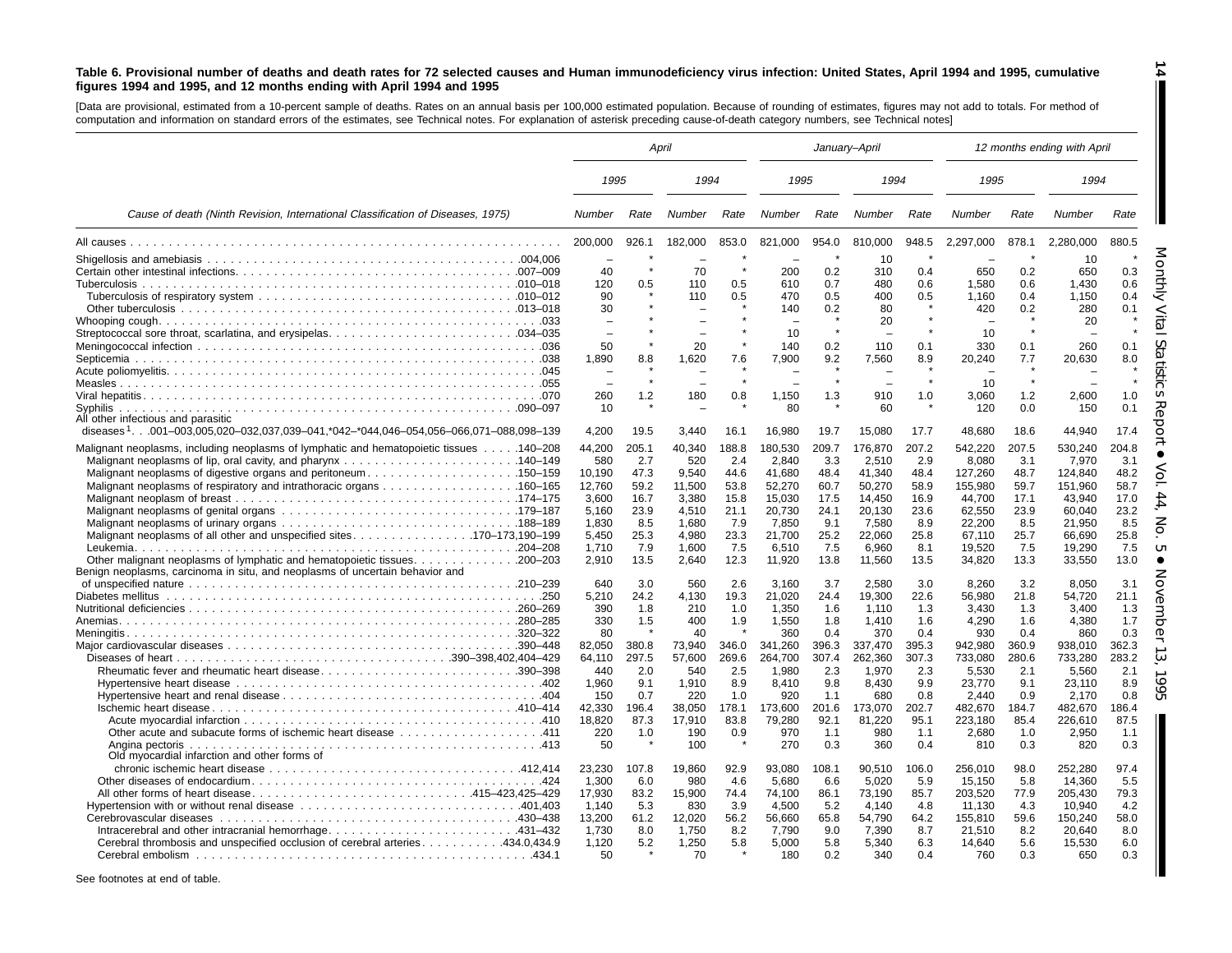#### Table 6. Provisional number of deaths and death rates for 72 selected causes and Human immunodeficiency virus infection: United States, April 1994 and 1995, cumulative figures 1994 and 1995, and 12 months ending with April 1994 and 1995-Con.

[Data are provisional, estimated from <sup>a</sup> 10-percent sample of deaths. Rates on an annual basis per 100,000 estimated population. Because of rounding of estimates, figures may not add to totals. For method of computation and information on standard errors of the estimates, see Technical notes. For explanation of asterisk preceding cause-of-death category numbers, see Technical notes]

|                                                                                                                                                  | April                                                               |                                                   |                                                                     |                                                         |                                                                               | January-April                                                   |                                                                                 |                                                                 |                                                                                 |                                                                 | 12 months ending with April                                                       |                                                                 |
|--------------------------------------------------------------------------------------------------------------------------------------------------|---------------------------------------------------------------------|---------------------------------------------------|---------------------------------------------------------------------|---------------------------------------------------------|-------------------------------------------------------------------------------|-----------------------------------------------------------------|---------------------------------------------------------------------------------|-----------------------------------------------------------------|---------------------------------------------------------------------------------|-----------------------------------------------------------------|-----------------------------------------------------------------------------------|-----------------------------------------------------------------|
|                                                                                                                                                  | 1995                                                                |                                                   | 1994                                                                |                                                         | 1995                                                                          |                                                                 | 1994                                                                            |                                                                 | 1995                                                                            |                                                                 | 1994                                                                              |                                                                 |
| Cause of death (Ninth Revision, International Classification of Diseases, 1975)                                                                  | Number                                                              | Rate                                              | Number                                                              | Rate                                                    | Number                                                                        | Rate                                                            | Number                                                                          | Rate                                                            | Number                                                                          | Rate                                                            | Number                                                                            | Rate                                                            |
| All other and late effects of cerebrovascular diseases 430,433,435–438                                                                           | 10,290<br>1,450<br>2,160                                            | 47.7<br>6.7<br>10.0                               | 8,950<br>1,380<br>2,100                                             | 41.9<br>6.4<br>9.8                                      | 43,690<br>6,130<br>9,270                                                      | 50.7<br>7.1<br>10.8                                             | 41,720<br>6,690<br>9,500                                                        | 48.9<br>7.8<br>11.1                                             | 118,890<br>16,860<br>26,100                                                     | 45.5<br>6.5<br>10.0                                             | 113,420<br>17,210<br>26,340                                                       | 43.8<br>6.6<br>10.2                                             |
| Chronic obstructive pulmonary diseases and allied conditions490–496<br>Other chronic obstructive pulmonary diseases and allied conditions494–496 | 70<br>7,590<br>7,530<br>60<br>9,270<br>310<br>1,540<br>400<br>7,030 | 35.2<br>34.9<br>43.0<br>1.4<br>7.1<br>1.8<br>32.6 | 40<br>5,990<br>5,960<br>30<br>7,970<br>210<br>1,320<br>340<br>6,100 | -4<br>28.0<br>27.9<br>37.3<br>1.0<br>6.2<br>1.6<br>28.5 | 290<br>33,830<br>33,430<br>400<br>40,810<br>1,270<br>7,250<br>2.090<br>30,210 | 0.3<br>39.3<br>38.8<br>0.5<br>47.4<br>1.5<br>8.4<br>2.4<br>35.1 | 340<br>35,830<br>34,650<br>1.180<br>39,600<br>1.450<br>6,390<br>2.070<br>29,690 | 0.4<br>42.0<br>40.6<br>1.4<br>46.4<br>1.7<br>7.5<br>2.4<br>34.8 | 480<br>79,820<br>79,350<br>470<br>102,380<br>3.430<br>18,080<br>5,240<br>75,630 | 0.2<br>30.6<br>30.4<br>0.2<br>39.2<br>1.3<br>6.9<br>2.0<br>28.9 | 590<br>82,880<br>81,410<br>1.470<br>102,230<br>3.540<br>17,490<br>5.200<br>76,010 | 0.2<br>32.0<br>31.4<br>0.6<br>39.5<br>1.4<br>6.8<br>2.0<br>29.4 |
| Hernia of abdominal cavity and intestinal obstruction without                                                                                    | 580<br>50                                                           | 2.7<br>$\star$                                    | 610<br>10                                                           | 2.8<br>$\star$                                          | 2,060<br>140                                                                  | 2.4<br>0.2                                                      | 2,190<br>80                                                                     | 2.5<br>$\star$                                                  | 5,890<br>380                                                                    | 2.3<br>0.1                                                      | 5,630<br>370                                                                      | 2.2<br>0.1                                                      |
| Acute glomerulonephritis and nephrotic syndrome580–581<br>Chronic glomerulonephritis, nephritis and nephropathy, not specified as                | 570<br>2.180<br>280<br>2.210<br>40                                  | 2.6<br>10.1<br>1.3<br>10.2                        | 440<br>2.010<br>270<br>2.090<br>30                                  | 2.1<br>9.4<br>1.3<br>9.8                                | 2,220<br>8.980<br>1,000<br>9.310<br>90                                        | 2.6<br>10.4<br>1.2<br>10.8                                      | 2,060<br>8.510<br>930<br>8.820<br>110                                           | 2.4<br>10.0<br>1.1<br>10.3<br>0.1                               | 6,120<br>26.130<br>2,670<br>25.180<br>220                                       | 2.3<br>10.0<br>1.0<br>9.6<br>0.1                                | 5,970<br>24.740<br>2,640<br>24.200<br>330                                         | 2.3<br>9.6<br>1.0<br>9.3<br>0.1                                 |
| Renal failure, disorders resulting from impaired renal function, and                                                                             | 100<br>2.070                                                        | 9.6                                               | 150<br>1,910                                                        | 0.7<br>8.9                                              | 480<br>8,730                                                                  | 0.6<br>10.1                                                     | 520<br>8.180                                                                    | 0.6<br>9.6                                                      | 1.560<br>23.400                                                                 | 0.6<br>9.0                                                      | 1.580<br>22,290                                                                   | 0.6<br>8.6                                                      |
|                                                                                                                                                  | 60<br>50                                                            |                                                   | 70<br>30                                                            |                                                         | 240<br>170                                                                    | 0.3<br>0.2                                                      | 400<br>140                                                                      | 0.5<br>0.2                                                      | 860<br>430                                                                      | 0.3<br>0.2                                                      | 1,040<br>440                                                                      | 0.4<br>0.2                                                      |
|                                                                                                                                                  | $\equiv$<br>$\overline{\phantom{0}}$<br>$\equiv$<br>1,090           | 5.0                                               | 20<br>$\overline{\phantom{0}}$<br>20<br>750                         | $\star$<br>$\star$<br>3.5                               | 80<br>$\overline{\phantom{0}}$<br>80<br>3,850                                 | $\star$<br>$\star$<br>4.5                                       | 90<br>30<br>60<br>3,700                                                         | $\star$<br>$\star$<br>$\star$<br>4.3                            | 330<br>30<br>300<br>11.720                                                      | 0.1<br>0.1<br>4.5                                               | 250<br>60<br>190<br>11,500                                                        | 0.1<br>0.1<br>4.4                                               |
| Birth trauma, intrauterine hypoxia, birth asphyxia, and                                                                                          | 1,020<br>180                                                        | 4.7<br>0.8                                        | 960<br>140                                                          | 4.5<br>0.6                                              | 4,430<br>650                                                                  | 5.1<br>0.7                                                      | 4,480<br>850                                                                    | 5.2<br>1.0                                                      | 14,130<br>2,180                                                                 | 5.4<br>0.8                                                      | 15,160<br>2.790                                                                   | 5.9<br>1.1                                                      |
|                                                                                                                                                  | 840<br>3,570<br>18,960                                              | 3.9<br>16.6<br>88.0                               | 810<br>2,970<br>15,620                                              | 3.8<br>13.9<br>73.1                                     | 3.790<br>14,570<br>76,060                                                     | 4.4<br>16.9<br>88.3                                             | 3.630<br>13,660<br>73,140                                                       | 4.2<br>16.0<br>85.7                                             | 11.950<br>41,160<br>206,390                                                     | 4.6<br>15.8<br>79.0                                             | 12.370<br>39,120<br>200,070                                                       | 4.8<br>15.1<br>77.3                                             |
|                                                                                                                                                  | 7.660<br>3,670<br>3,990                                             | 35.5<br>17.0<br>18.5                              | 6,800<br>3,290<br>3,500                                             | 31.8<br>15.4<br>16.4                                    | 28,500<br>13,310<br>15,180                                                    | 33.1<br>15.4<br>17.6                                            | 27,500<br>12,250<br>15,260                                                      | 32.2<br>14.3<br>17.9                                            | 89.370<br>43,110<br>46,250                                                      | 34.2<br>16.5<br>17.7                                            | 88.800<br>41,410<br>47,390                                                        | 34.3<br>16.0<br>18.3                                            |
|                                                                                                                                                  | 2,780<br>1.960<br>120                                               | 12.9<br>9.1<br>0.5                                | 2,600<br>1,610<br>240                                               | 12.2<br>7.5<br>1.1                                      | 10,240<br>7,600<br>700                                                        | 11.9<br>8.8<br>0.8                                              | 10,000<br>7,690<br>750                                                          | 11.7<br>9.0<br>0.9                                              | 30,820<br>23.590<br>2,400                                                       | 11.8<br>9.0<br>0.9                                              | 30,470<br>24.750<br>2,360                                                         | 11.8<br>9.6<br>0.9                                              |
|                                                                                                                                                  | 3.690                                                               | 17.1                                              | 2.980                                                               | 13.9                                                    | 14,640                                                                        | 17.0                                                            | 12,800                                                                          | 15.0                                                            | 42.160                                                                          | 16.1                                                            | 37,990                                                                            | 14.7                                                            |

1Includes data for deaths due to Human immunodeficiency virus infection (category numbers \*042–\*044) shown separately below; see Technical notes.

<sup>2</sup>Included in All other infectious and parasitic diseases shown above.

NOTES: Figures include all revisions received from the States. Cumulative and 12-month figures for the current year reflect revisions received for previous months, and figures for earlier years may differ from those previo adjustments for New Jersey, which is not included in the sample for April 1995.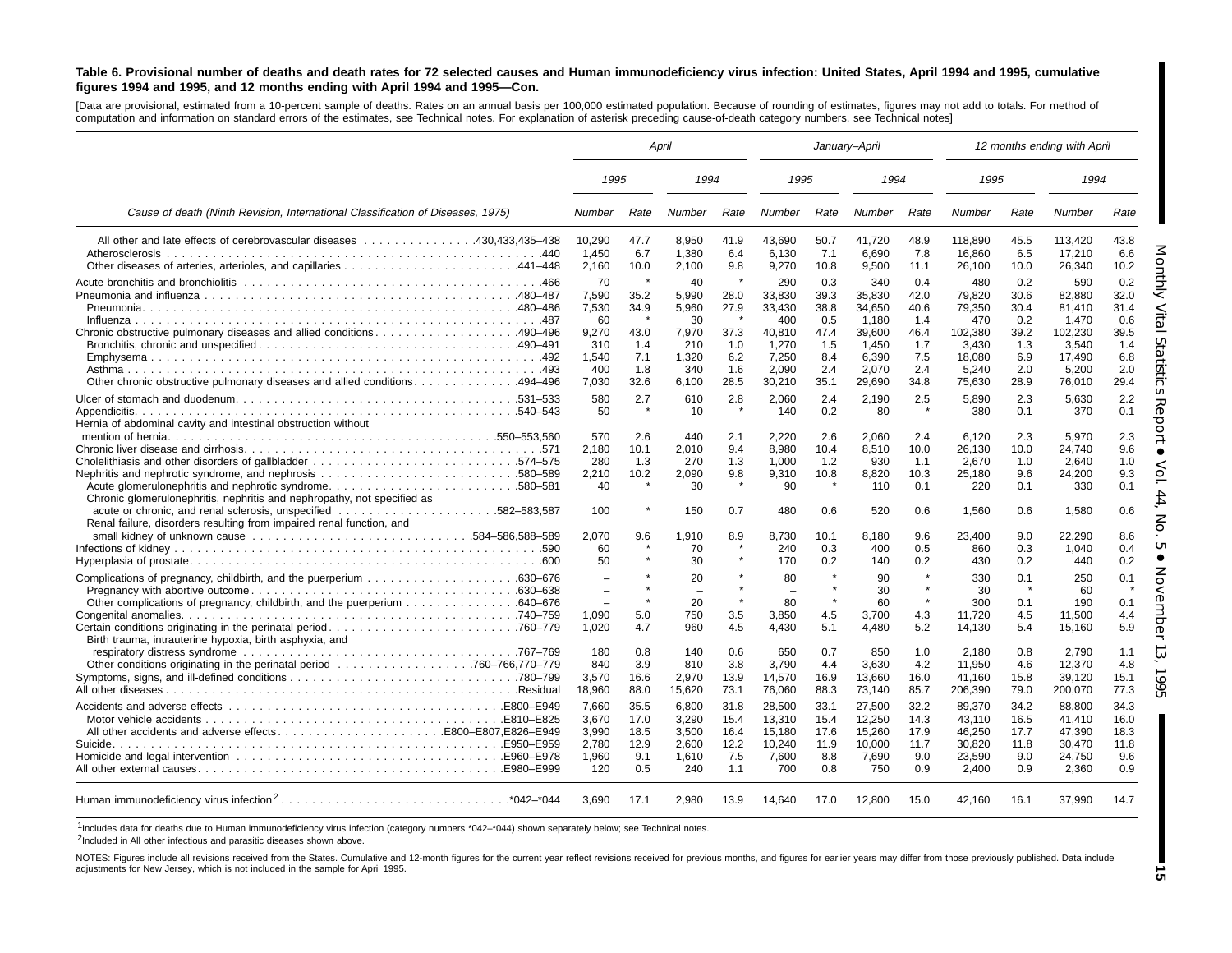#### Table 7. Provisional number of deaths and death rates for 16 selected subcategories of Malignant neoplasms, including neoplasms of lymphatic and hematopoietic tissues: United States, April 1994 and 1995, cumulative figures 1994 and 1995, and 12 months ending with April 1994 and 1995 <u>ිබ</u>

[Data are provisional, estimated from a 10-percent sample of deaths. Rates on an annual basis per 100,000 estimated population. Because of rounding of estimates, figures may not add to totals. For method of computation and information on standard errors of the estimates, see Technical notes]

|                                                                                                                                                                                |            |            | April      |            | January-April  |            |                |            |                  |            | 12 months ending with April |            |
|--------------------------------------------------------------------------------------------------------------------------------------------------------------------------------|------------|------------|------------|------------|----------------|------------|----------------|------------|------------------|------------|-----------------------------|------------|
|                                                                                                                                                                                | 1995       |            | 1994       |            | 1995           |            | 1994           |            | 1995             |            | 1994                        |            |
| Cause of death (Ninth Revision, International Classification of Diseases, 1975)                                                                                                | Number     | Rate       | Number     | Rate       | Number         | Rate       | Number         | Rate       | Number           | Rate       | Number                      | Rate       |
| Malignant neoplasms, including neoplasms of lymphatic and hematopoietic tissues 1140–208                                                                                       | 44,200     | 205.1      | 40,340     | 188.8      | 180,530        | 209.7      | 76,870         | 207.2      | 542,220          | 207.5      | 530,240                     | 204.8      |
|                                                                                                                                                                                | 750        | 3.5        | 990        | 4.6        | 3.570          | -4.1       | 3,830          | 4.5        | 10,910           | 4.2        | 10,920                      | 4.2        |
|                                                                                                                                                                                | 1,150      | 5.3        | 950        | 4.4        | 4,580          | 5.3        | 4,210          | 4.9        | 13,990           | 5.4        | 13,500                      | 5.2        |
| Malignant neoplasms of colon, rectum, rectosigmoid junction, and anus 153,154                                                                                                  | 4,410      | 20.5       | 4,310      | 20.2       | 18,770         | 21.8       | 19,170         | 22.4       | 58,250           | 22.3       | 57,730                      | 22.3       |
|                                                                                                                                                                                | 2,360      | 10.9       | 2,020      | 9.4        | 9,030          | 10.5       | 8,840          | 10.3       | 26,930           | 10.3       | 26,390                      | 10.2       |
|                                                                                                                                                                                | 12,380     | 57.5       | 11,060     | 51.8       | 50,360         | 58.5       | 48,560         | 56.9       | 150,510          | 57.6       | 146,780                     | 56.7       |
|                                                                                                                                                                                | 660        | 3.1        | 740        | 3.5        | 2,380          | 2.8        | 2,380          | 2.8        | 7,130            | 2.7        | 6,880                       | 2.7        |
|                                                                                                                                                                                | 430        | 2.0        | 380        | 1.8        | 1.310          | 1.5        | 1,490          | 1.7        | 4,420            | 1.7        | 4,610                       | 1.8        |
|                                                                                                                                                                                | 570        | 2.6        | 500        | 2.3        | 2,060          | 2.4        | 1,920          | 2.2        | 6,020            | 2.3        | 5,900                       | 2.3        |
|                                                                                                                                                                                | 1,020      | 4.7        | 860        | 4.0        | 4,610          | 5.3        | 4,090          | 4.8        | 14,200           | 5.4        | 12,440                      | 4.8        |
|                                                                                                                                                                                | 3,020      | 14.0       | 2,610      | 12.2       | 12,170         | 14.1       | 11,850         | 13.9       | 36,050           | 13.8       | 35,030                      | 13.5       |
|                                                                                                                                                                                | 910<br>930 | 4.2<br>4.3 | 820<br>850 | 3.8<br>4.0 | 4,020          | 4.7        | 3,730          | 4.4<br>4.5 | 10,940           | 4.2<br>4.3 | 10,820                      | 4.2<br>4.3 |
| Malignant neoplasms of kidney and other and unspecified urinary organs. 189<br>191,192. Malignant neoplasms of brain and other and unspecified parts of nervous system 191,192 | 940        | 4.4        | 890        | 4.2        | 3,830<br>3.770 | 4.4<br>4.4 | 3,850<br>3,810 | 4.5        | 11,250<br>12,100 | 4.6        | 11,130<br>11,240            | 4.3        |
|                                                                                                                                                                                | 150        | 0.7        | 130        | 0.6        | 510            | 0.6        | 530            | 0.6        | 1,500            | 0.6        | 1,540                       | 0.6        |
|                                                                                                                                                                                | 1,850      | 8.6        | 1.770      | 8.3        | 7.770          | 9.0        | 7,440          | 8.7        | 22,890           | 8.8        | 21,910                      | 8.5        |
|                                                                                                                                                                                | 910        | 4.2        | 740        | 3.5        | 3,640          | 4.2        | 3,590          | 4.2        | 10,430           | 4.0        | 10,100                      | 3.9        |

1Includes figures for subcategories not shown below.

NOTES: Figures include all revisions received from the States. Cumulative and 12-month figures for the current year reflect revisions received for previous months, and figures for earlier years may differ from those previo adjustments for New Jersey, which is not included in the sample for April 1995.

#### Table 8. Provisional number of deaths and death rates for injury by firearms: United States, April 1994 and 1995, cumulative figures 1994 and 1995, and 12 months ending **with April 1994 and 1995**

[Data are provisional, estimated from a 10-percent sample of deaths. Rates on an annual basis per 100,000 estimated population. Because of rounding of estimates, figures may not add to totals. For method of computation and information on standard errors of the estimates, see Technical notes]

|                                                                                           |                             | April      |                             |                   | Januarv-April                |                          |                             |                   | 12 months ending with April      |                          |                                  |                          |
|-------------------------------------------------------------------------------------------|-----------------------------|------------|-----------------------------|-------------------|------------------------------|--------------------------|-----------------------------|-------------------|----------------------------------|--------------------------|----------------------------------|--------------------------|
|                                                                                           | 1995                        |            | 1994                        |                   | 1995                         |                          | 1994                        |                   | 1995                             |                          | 1994                             |                          |
| Cause of death (Ninth Revision, International Classification of Diseases, 1975)           |                             | Rate       | Number                      | Rate              | Number                       | Rate                     | Number                      | Rate              | Number                           | Rate                     | Number                           | Rate                     |
|                                                                                           | 3.120                       | 14.5       | 2.940                       | 13.7              | 12.250                       | 14.2                     | 12.420                      | 14.5              | 38.190                           | 14.6                     | 39,070                           | 15.1                     |
| Injury by firearms, undetermined whether accidentally or purposely inflicted 985.0–E985.4 | 60<br>066,1<br>380، ا<br>20 | 7.7<br>6.4 | 130<br>1.580<br>1.200<br>30 | 0.6<br>7.4<br>5.6 | 450<br>6.340<br>5.350<br>110 | 0.5<br>7.4<br>6.2<br>0.1 | 430<br>6.380<br>5.540<br>70 | 0.5<br>7.5<br>6.5 | 1.560<br>19.350<br>16,950<br>330 | 0.6<br>7.4<br>6.5<br>0.1 | 1.520<br>19.320<br>17.940<br>290 | 0.6<br>7.5<br>6.9<br>0.1 |

NOTES: Figures include all revisions received from the States. Cumulative and 12-month figures for the current year reflect revisions received for previous months, and figures for earlier years may differ from those previo adjustments for New Jersey, which is not included in the sample for April 1995.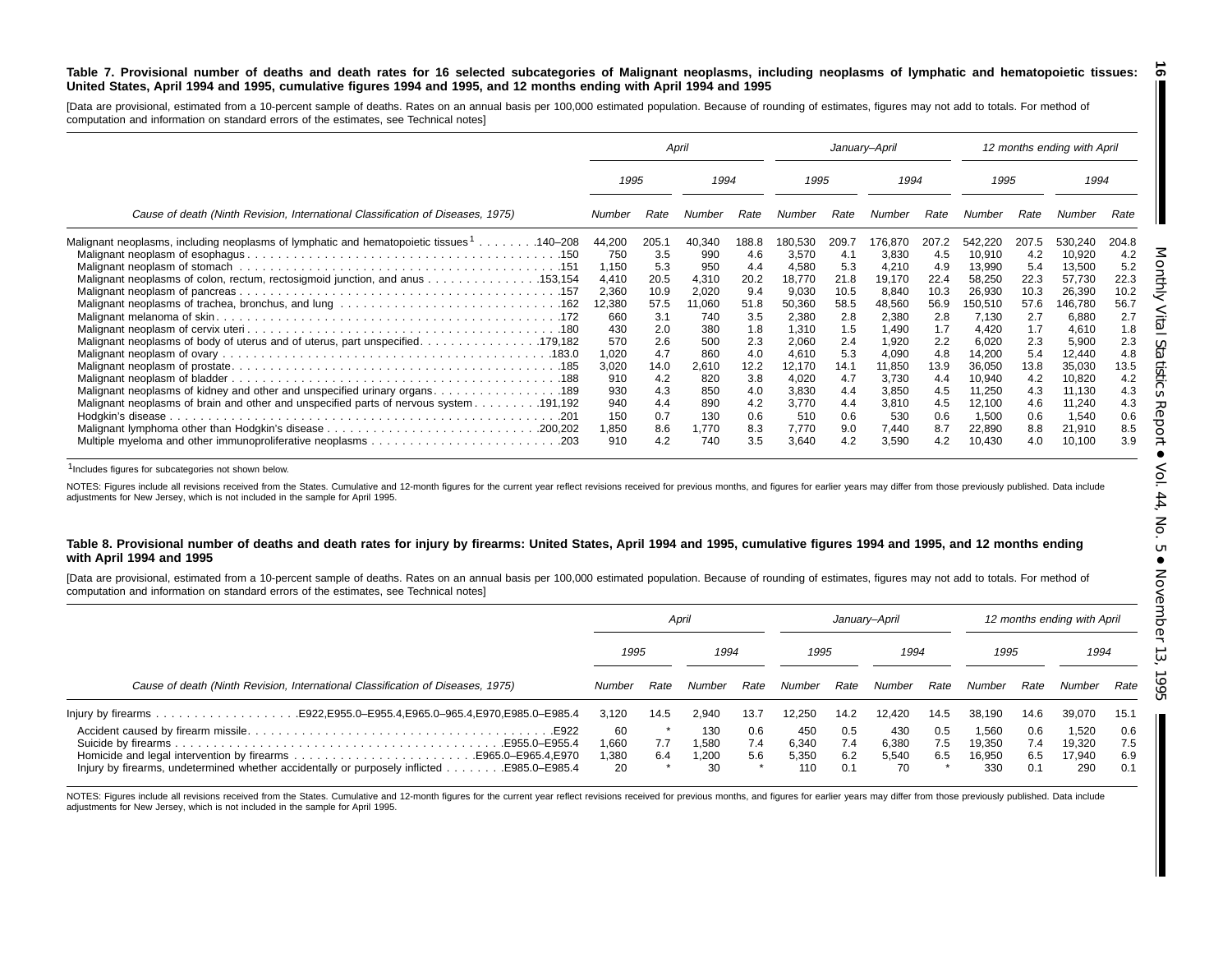#### Table 9. Provisional number of deaths under 1 year and infant mortality rates, by age and for 10 selected causes: United States, April 1994 and 1995, cumulative figures **1994 and 1995, and 12 months ending with April 1994 and 1995**

[Data are provisional, estimated from a 10-percent sample of deaths. Rates on an annual basis per 100,000 live births. Because of rounding of estimates, figures may not add to totals. For method of computation and information on standard errors of the estimates, see Technical notes]

|                                                                                         | April                                                                                |                                                  |                                                                |                                                  | January-April                                                              |                                                                  |                                                                           |                                                                  | 12 months ending with April                                                    |                                                                              |                                                                                |                                                                                |
|-----------------------------------------------------------------------------------------|--------------------------------------------------------------------------------------|--------------------------------------------------|----------------------------------------------------------------|--------------------------------------------------|----------------------------------------------------------------------------|------------------------------------------------------------------|---------------------------------------------------------------------------|------------------------------------------------------------------|--------------------------------------------------------------------------------|------------------------------------------------------------------------------|--------------------------------------------------------------------------------|--------------------------------------------------------------------------------|
|                                                                                         | 1995                                                                                 |                                                  | 1994                                                           |                                                  | 1995                                                                       |                                                                  | 1994                                                                      |                                                                  | 1995                                                                           |                                                                              | 1994                                                                           |                                                                                |
| Age and cause of death (Ninth Revision, International Classification of Diseases, 1975) | Number                                                                               | Rate                                             | Number                                                         | Rate                                             | Number                                                                     | Rate                                                             | Number                                                                    | Rate                                                             | Number                                                                         | Rate                                                                         | Number                                                                         | Rate                                                                           |
|                                                                                         | 2,500                                                                                | 784.3                                            | 2,500                                                          | 791.1                                            | 10,200                                                                     | 796.8                                                            | 10,600                                                                    | 815.9                                                            | 31,000                                                                         | 785.5                                                                        | 32,400                                                                         | 815.7                                                                          |
|                                                                                         | 1,470<br>1,010                                                                       | 462.7<br>317.9                                   | 1.400<br>980                                                   | 450.4<br>315.3                                   | 6,260<br>3.970                                                             | 487.2<br>308.9                                                   | 6,240<br>4,290                                                            | 480.5<br>330.3                                                   | 19,670<br>11.430                                                               | 497.7<br>289.2                                                               | 20,870<br>11,460                                                               | 525.3<br>288.4                                                                 |
| .Residual                                                                               | 30<br>50<br>590<br>280<br>$\overline{\phantom{m}}$<br>50<br>110<br>540<br>330<br>480 | 185.7<br>88.1<br>34.6<br>170.0<br>103.9<br>151.1 | 20<br>60<br>520<br>330<br>20<br>10<br>110<br>480<br>270<br>570 | 167.3<br>106.2<br>35.4<br>154.4<br>86.9<br>183.4 | 70<br>160<br>2.180<br>1,290<br>30<br>170<br>400<br>2,430<br>1.190<br>2.310 | 12.5<br>169.6<br>100.4<br>13.2<br>31.1<br>189.1<br>92.6<br>179.8 | 80<br>240<br>2.200<br>,220<br>90<br>170<br>570<br>2,310<br>1.310<br>2.340 | 18.5<br>169.4<br>93.9<br>13.1<br>43.9<br>177.9<br>100.9<br>180.2 | 240<br>370<br>6.760<br>3,930<br>160<br>560<br>1.390<br>7,840<br>3,490<br>6,360 | 6.1<br>9.4<br>171.0<br>99.4<br>4.0<br>14.2<br>35.2<br>198.4<br>88.3<br>160.9 | 200<br>490<br>6,760<br>4,010<br>180<br>580<br>1,970<br>8,120<br>3,920<br>6.110 | 5.0<br>12.3<br>170.1<br>100.9<br>4.5<br>14.6<br>49.6<br>204.4<br>98.7<br>153.8 |

NOTES: Figures include all revisions received from the States. Cumulative and 12-month figures for the current year reflect revisions received for previous months, and figures for earlier years may differ from those previo adjustments for New Jersey, which is not included in the sample for April 1995.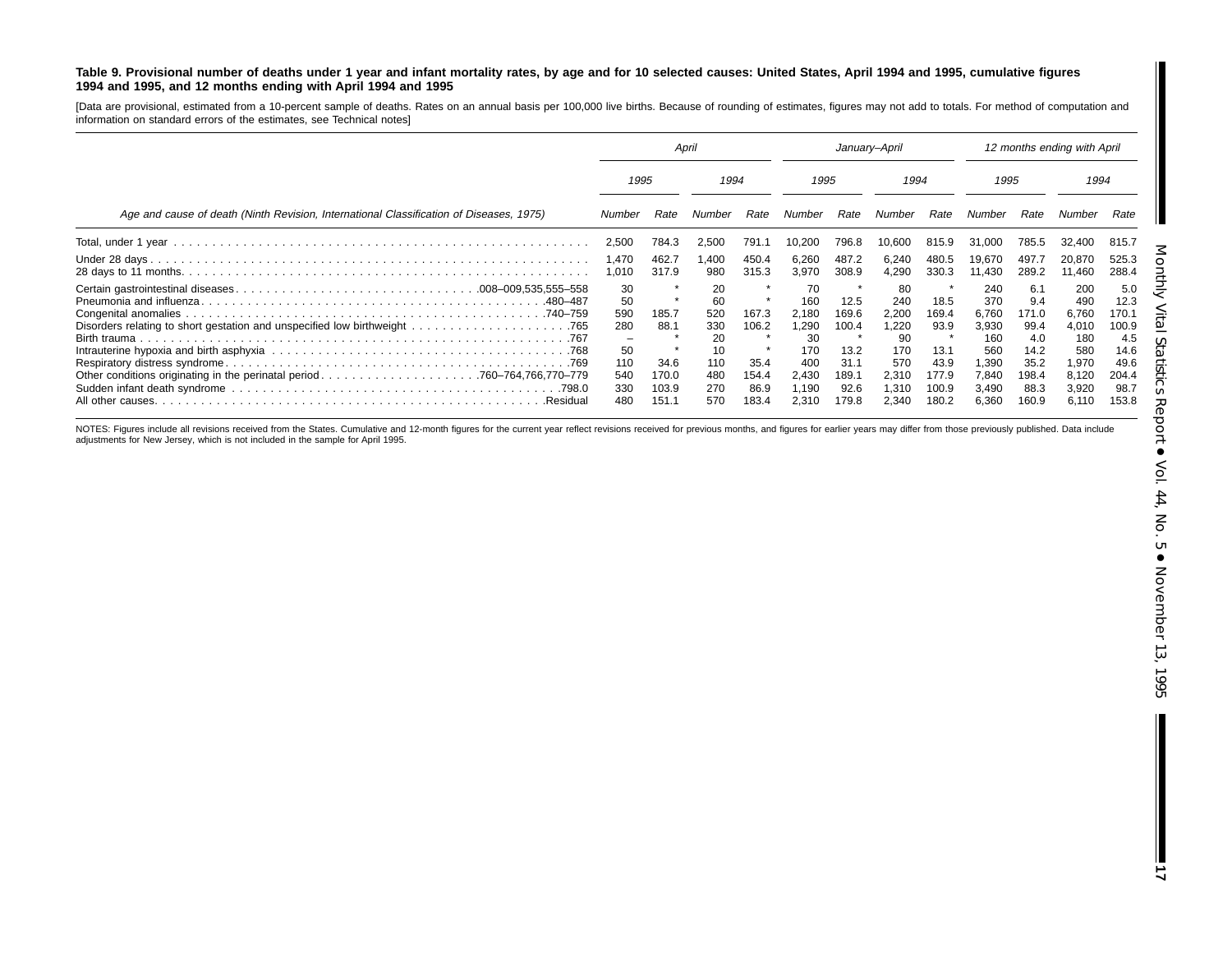## **Technical notes**

## **Nature and sources of data**

Data in this report are provisional unless otherwise specified and include only events occurring within the United States (50 States and the District of Columbia). Mortality data exclude fetal deaths. Data for the Commonwealth of Puerto Rico are not included in the U.S. totals.

Birth, death, and infant death figures in tables 2 and 4 for each State are estimates by State of residence. These estimates are derived by applying adjustment ratios to the actual counts of certificates for all events occurring in the State and received in registration offices during a 1-month period regardless of date of the event. The adjustment ratios for each data year represent the observed relationship between final State occurrence and residence figures for the three most recent years for which final data were available and are expressed as a single ratio for each State. As in previous years, monthly State marriage and divorce figures represent the actual count of all events occurring in the State (State of occurrence) that were received in the registration offices during the 1-month period. Delay in the receipt of certificates in a registration office may result in a low State figure for a given month followed by a high figure for the month(s) in which the delayed records are received. Data for previous months and cumulative data include revised figures received from the States.

Figures for births, deaths, and infant deaths for California in tables 2 and 4 contain adjustments for varying lengths of State reporting periods. Figures for Texas for all events shown in tables 2–4 also are adjusted for varying lengths of State reporting periods. The figures for both States are adjusted by the ratio between the number of days in the data month and the number of days in the State reporting period. The adjusted figures are included in the U.S. totals shown elsewhere in this report.

U.S. totals for births, deaths, and infant deaths are based on the State estimates by State of residence and, therefore, in effect, exclude events to nonresidents of the United States. Events to nonresidents of the United States are included in all marriage and divorce figures. The effect of excluding events to nonresidents from the U.S. totals is small.

## Provisional totals for the United States include estimates for State data shown as not available. Provisional totals for births and marriages for the entire United States include adjustments for observed differences between provisional and final monthly figures.

Divorce figures include reported annulments. The monthly national divorce estimate is obtained by multiplying the total for the reporting areas by the ratio observed between the most recent final annual divorce total for the United States and the provisional total for the reporting areas combined.

*Random variation*—Although the counts in this report are not subject to sampling variability (except the Current Mortality Sample), they may be affected by random variation. When the number of events is small and the probability of such an event is small, considerable caution must be observed in interpreting the data. Such infrequent events may be assumed to follow a Poisson probability distribution. For this distribution a simple approximation may be used to estimate the random variation as follows:

If *N* is the number of events in the population and *R* is the corresponding rate, the chances are 19 in 20 that

1. 
$$
N - 2\sqrt{N}
$$
 and  $N + 2\sqrt{N}$ 

covers the ''true'' number of events.

2. 
$$
R-2
$$
  $\frac{R}{\sqrt{N}}$  and  $R+2$   $\frac{R}{\sqrt{N}}$ 

covers the ''true'' rate.

If the rate  $R_1$  corresponding to  $N_1$ events is compared with the rate  $R_2$  corresponding to  $N_2$  events, the difference between the two rates may be regarded as statistically significant at the 0.05 level if it exceeds

$$
2\sqrt{\frac{R_1^2}{N_1} + \frac{R_2^2}{N_2}}
$$

Additional information on random variation in numbers of events, rates, and ratios may be found in the technical appendixes of *Vital Statistics of the United States, 1990, Volumes I and II.*

## **Rates**

Rates are on an annual basis and, except for infant mortality rates, are per 1,000 or 100,000 estimated population residing in the United States. The populations used for computing these rates are furnished by the U.S. Bureau of the Census. Rates shown in this report beginning with 1992 were computed using populations based on the 1990 Census enumeration comparable to those used for final data. Monthly rates are based on populations estimated for the specific month. Year-to-date rates are averages of monthly rates that have been weighted by the number of days in the corresponding months. Rates for 12-month periods are the sum of events for the period per population estimated at the midpoint of the period.

Infant mortality rates are deaths under 1 year of age for the specified period (monthly, year-to-date, or 12-month period) per 1,000 or 100,000 live births. Births used for computing monthly and year-to-date infant mortality rates are adjusted for monthly variation in the number of births. Births used to compute 12-month rates do not contain this adjustment. Births used for computing infant mortality rates are not corrected for observed differences between provisional and final monthly figures as described earlier in ''Nature and sources of data.'' Because monthly infant mortality rates are based on relatively few events, they are highly variable. Therefore, comparisons of monthly infant mortality rates should be interpreted cautiously; see ''Random variation.''

Age-adjusted death rates are used to compare relative mortality risks across groups and over time. However, they should be viewed as constructs or indexes rather than as direct or actual measures of mortality risk. Statistically, they are weighted averages of the age-specific death rates, where the weights represent the fixed population proportions by age. See chapter 5 of an earlier report (1). The age-adjusted death rates presented in this report were computed by the direct method, that is, by applying age-specific death rates to the U.S. standard million population (2). See also chapter 10 of an earlier report (1). Age groups in table 5 were used to compute the age-adjusted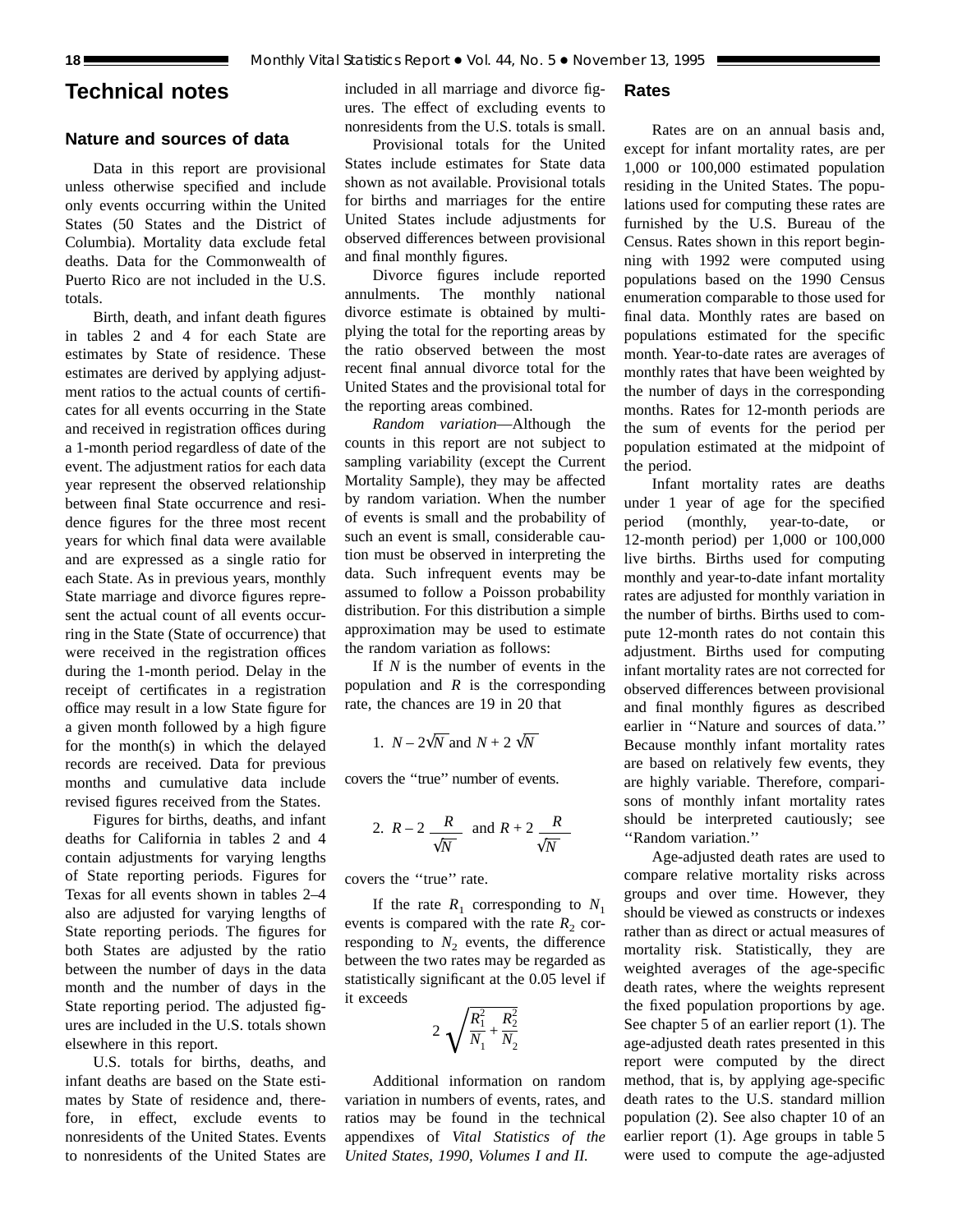rates shown in that table. It is important not to compare age-adjusted rates with crude rates.

## **Current Mortality Sample**

The Current Mortality Sample (CMS) is a 10-percent systematic sample of death certificates drawn each month after the certificates are counted in the State registration offices. Deaths and death rates for the United States by age, race, sex, and cause are estimated based on the sample. Because of the additional time required to select and process the certificates, data based on the CMS are published 1 month after publication of the U.S. and State counts. Complete information concerning the underlying cause of death sometimes is not available when the sample is drawn. As a result estimates based on sample counts for certain causes are biased. Correction for bias is not made in this report but is made in the annual summary (issue number 13 in this series) each year.

Estimated numbers of deaths based on the sample were proportionately adjusted to be consistent with estimates based on the count of death certificates received in State registration offices.

*HIV infection*—Beginning with data for 1987, the National Center for Health Statistics introduced category numbers \*042–\*044 for classifying and coding Human immunodeficiency virus (HIV) infection. The asterisks before the category numbers indicate that these codes

are not part of the *Ninth Revision, International Classification of Diseases.* Deaths classified to these categories are included in All other infectious and parasitic diseases in the List of 72 Selected Causes of Death and are also shown separately at the bottom of table 6.

*Sampling variability*—Because the estimates of deaths and death rates presented in this report with the exception of total deaths and deaths under 1 year are based on a sample of death certificates, they are subject to sampling variability. The estimated relative standard error in the following table is a measure of the

**Relative standard errors for estimated numbers of deaths from the Current Mortality Sample expressed as a percent of the estimate**

|                                      | Relative standard error<br>of estimate (as percent) |                                               |  |  |  |
|--------------------------------------|-----------------------------------------------------|-----------------------------------------------|--|--|--|
| <b>Estimated number</b><br>of deaths | 170,000<br>estimated<br>deaths<br>each month        | 2,000,000<br>estimated<br>deaths<br>each year |  |  |  |
|                                      | 94.9                                                | 94.9                                          |  |  |  |
| 20.                                  | 67.1                                                | 67.1                                          |  |  |  |
| 50.                                  | 42.4                                                | 42.4                                          |  |  |  |
| 100                                  | 30.0                                                | 30.0                                          |  |  |  |
| 200                                  | 21 2                                                | 212                                           |  |  |  |
| 500                                  | 13.4                                                | 13.4                                          |  |  |  |
| 1,000                                | 9.5                                                 | 9.5                                           |  |  |  |
| 2,000                                | 6.7                                                 | 67                                            |  |  |  |
| 5.000                                | 42                                                  | 42                                            |  |  |  |
| 10,000                               | 2.9                                                 | 3.0                                           |  |  |  |
| $20,000$                             | 2.0                                                 | 2.1                                           |  |  |  |
| 50.000                               | 11                                                  | 1.3                                           |  |  |  |
| $100,000$                            | 0.6                                                 | 0.9                                           |  |  |  |
| $200,000$                            |                                                     | 0.6                                           |  |  |  |
| $500,000$                            |                                                     | 04                                            |  |  |  |
| $1,000,000$                          |                                                     | 0 2                                           |  |  |  |

sampling error of the estimated number of deaths (or of the estimated death rate) expressed as a percent of the estimate. The first column refers to monthly estimates; the second to annual; cumulative year-to-date totals fall between the two.

The chances are about 2 in 3 that the percent difference between an estimate and the result of a complete count is less than the percent shown. The chances are about 19 in 20 that the percent difference is less than twice the percent shown. A figure based on 100 or fewer estimated deaths has a relative standard error of 30 percent or more and is, therefore, considered unreliable. A rate based on 100 or fewer estimated deaths has been replaced by an asterisk.

Unless otherwise specified comparisons made in the text between death rates based on the CMS were statistically significant at the 0.05 level of significance. Lack of comment in the text about any two rates does not mean that the difference was tested and found not to be significant at this level.

## **References**

1. Feinleib M, Zarate AO, eds. Reconsidering age adjustment procedures: Workshop proceedings. National Center for Health Statistics. Vital Health Stat 4(29). 1992.

2. Grove RD, Hetzel AM. Vital statistics rates in the United States, 1940–1960. Public Health Service. Washington: National Center for Health Statistics. 1968.